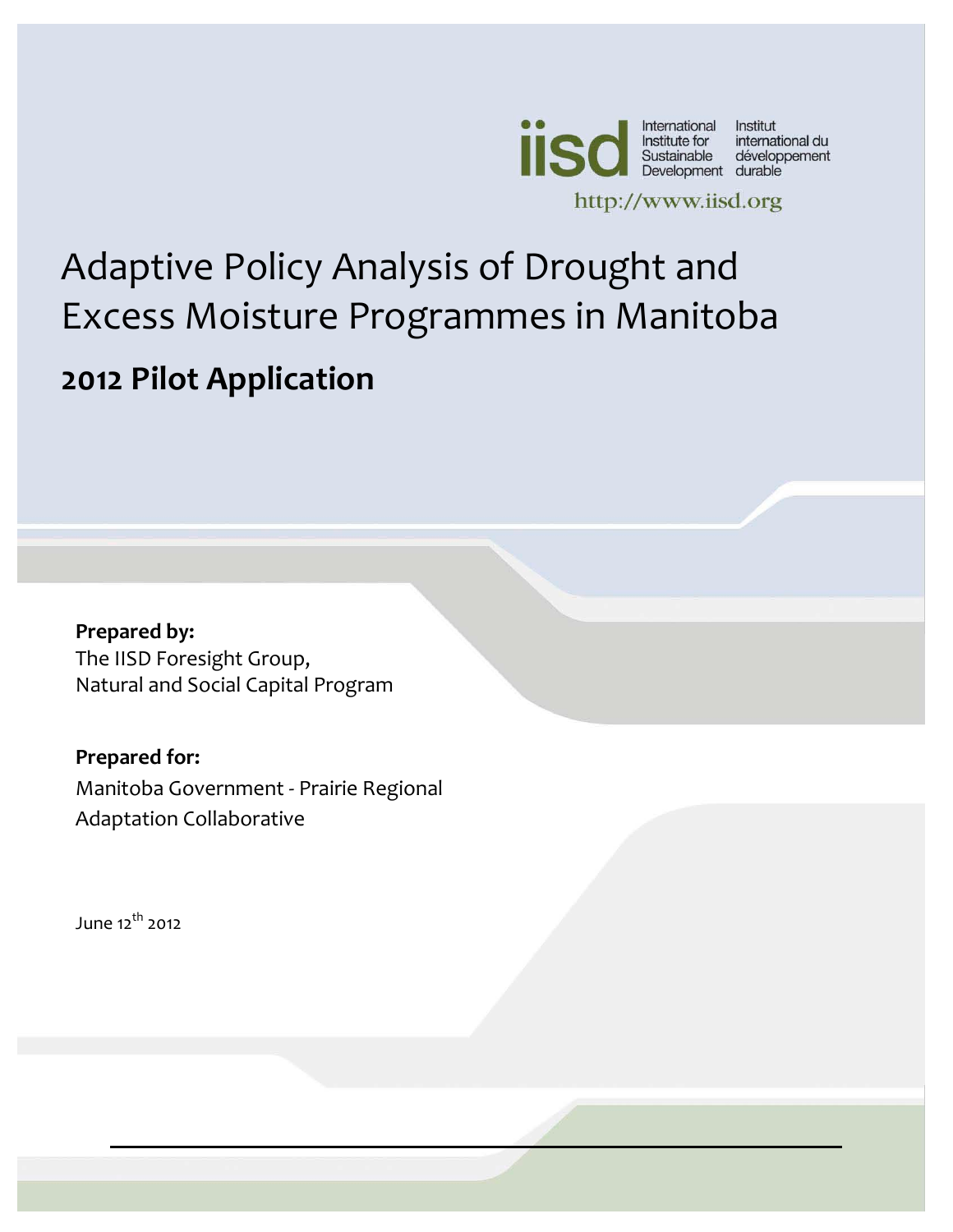**A project in partnership with:** 









Saskatchewan Watershed Authority

*With federal funding support through Natural Resources Canada's Climate Change Impacts and Adaptation Program*

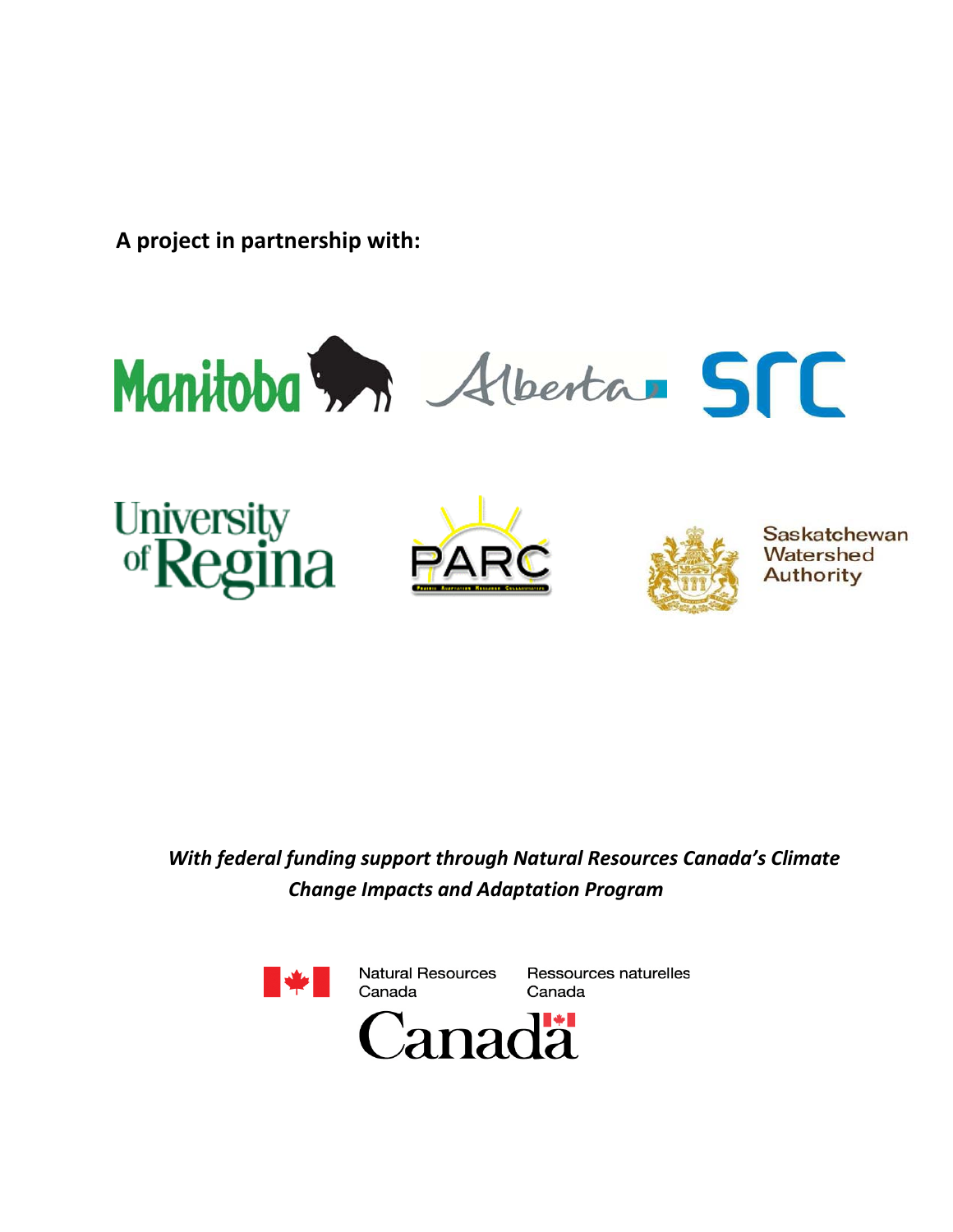# **Contents**

<span id="page-2-0"></span>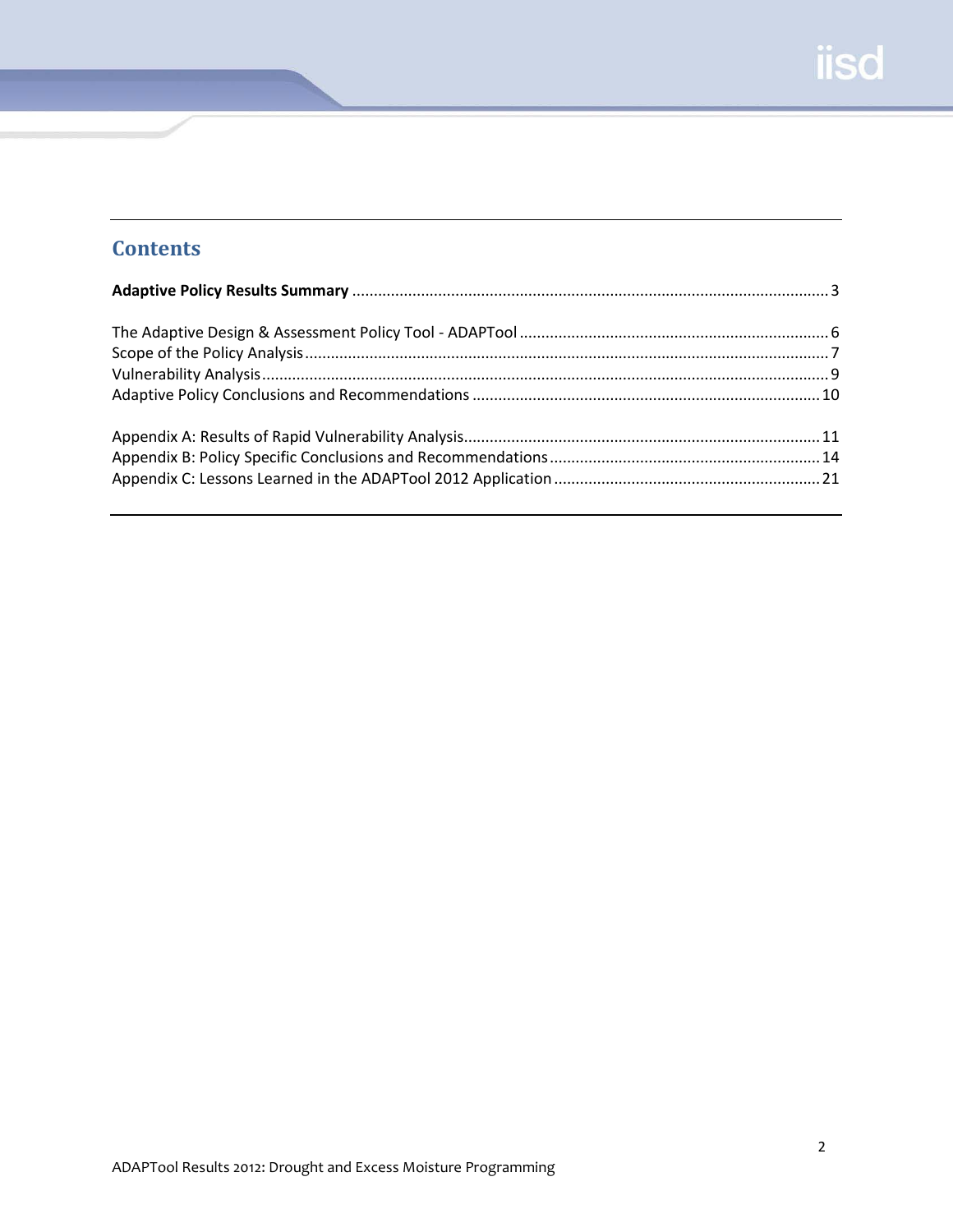## **Adaptive Policy Results Summary**

Increased drought and excessive moisture risks are some of the most problematic impacts expected due to climate change for the Prairie region. Ensuring that drought and excessive moisture preparedness programmes are able to positively influence adaptive capacity for exposure to water-related extremes is an important part of climate change adaptation.

In 2012 Manitoba Agriculture, Food and Rural Initiatives (MAFRI) undertook an analysis of seven provincial policies to assess the ability to contribute to both anticipated and unanticipated adaptation needs. A beta version of the Adaptive Design and Assessment Policy Tool (ADAPTool) develop by the International Institute for Sustainable Development (IISD) in collaboration with the Prairie Regional Adaptation Collaborative was used to undertake the analysis. The analysis was performed by both Manitoba government (MAFRI, Conservation, and Local Government) and IISD personnel.

The following seven policies were analyzed: AgriRecovery Program; Community Pasture Program (CPP); Go Teams; Ag-Weather Program; Environmental Farm Action Program (EFAP); Agricultural Sustainability Initiative (ASI); and the Provincial Planning Regulation - Policy Area 3, Agriculture.

As a basis for gauging the ability of the suite of policies to support anticipated adaptation actions, a rapid expert-based assessment was undertaken. A total of 57 vulnerabilities were identified for eight agriculture subsectors, along with 159 anticipated adaptation actions to address these vulnerabilities (see page 9 and Appendix A for details).

Of these 159 anticipated adaptation actions, 137 were supported by at least one policy in the suite. The Go Team program accounts for most of this support. This extension program has broad mandate to respond to a range of needs.



Support to Unanticipated Adaptation Actions (Autonomous Adaptability)

The adjacent diagram presents the relative contributions of each of the policies analyzed in this report to both 'planned adaptability' – the ability to support anticipated adaptation actions, and 'autonomous adaptability" – the ability to support unanticipated adaptation needs. The position along the vertical axis of the adjacent diagram reflects a policy's relative support for anticipated adaptation actions, along with the potential vulnerability of the policy itself to drought and excess moisture; the ability of the policy to contribute to key determinants of adaptive capacity (economic resources, access to technology, infrastructure needs, information and management skills, institutions and networks, and equitable access); and the degree to which the policy consulted with stakeholders during its scoping and design phase. A policy's relative position along the horizontal "autonomous adaptability' axis is a reflection of: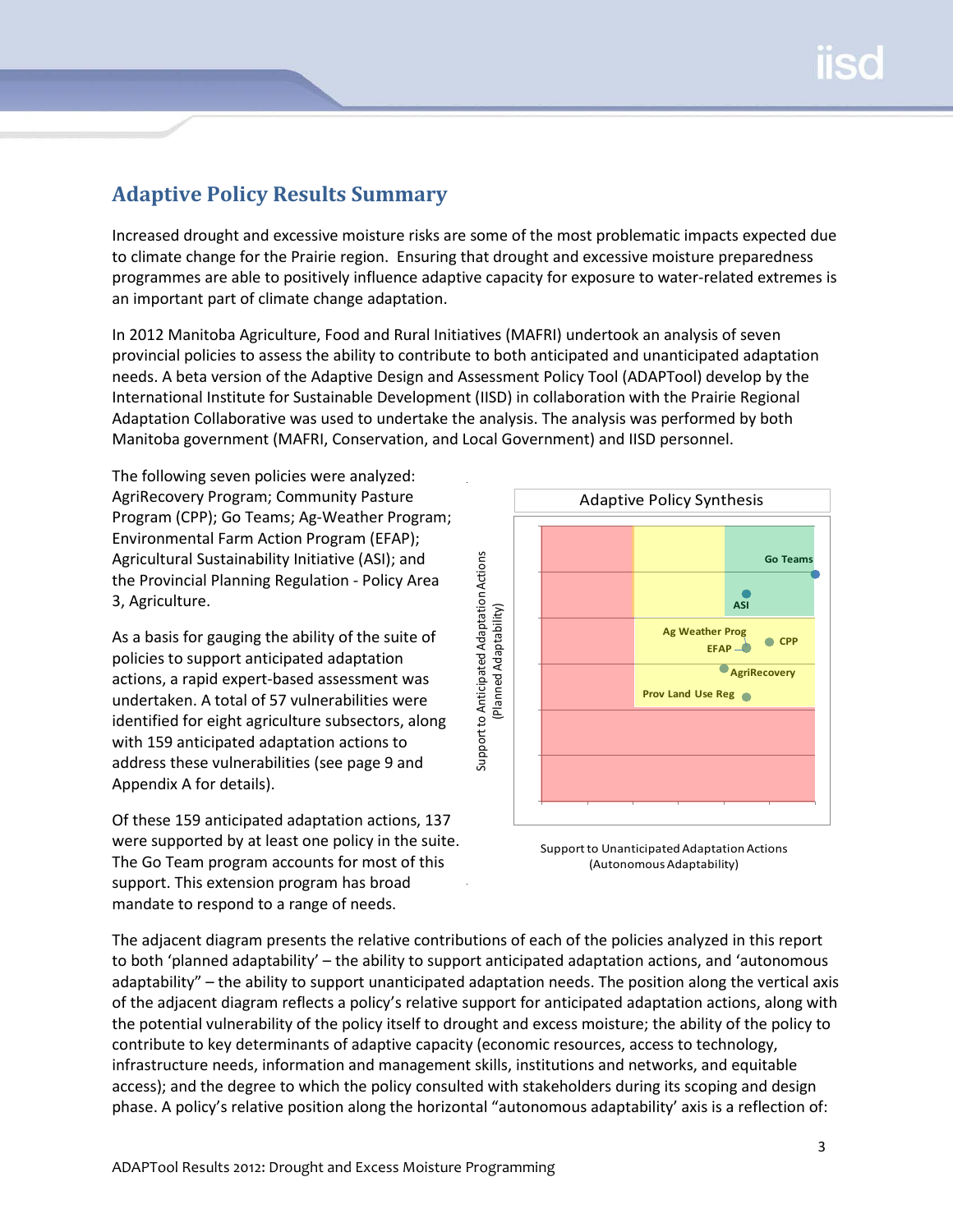the degree to which stakeholders have input during policy implementation; the ability to enable selforganization through the sharing of best management practices and lessons learned; if the policy is sufficiently decentralized to respond to local adaptation needs; and whether or not the policy has a formal review process to trigger key policy improvements and detect emerging issues.

If a policy appears in the green area of the diagram it is contributing well to both planned and autonomous adaptability. A policy appearing in the red area signifies that there are issues to address with regard to its ability to contribute to adaptation and to adapt itself to the stress of drought and excess moisture. The yellow area signifies that a policy is partially contributing and that some improvements might be warranted to help it better contribute to adaptation needs and be more adaptive itself. It is important to note that these rankings are not an assessment of policy performance relative to their original policy objective and mandate.

As illustrated on the diagram, most of the policies considered ranked as 'partially contributing' (in yellow) to anticipated and unanticipated adaptation needs (including AgriRecovery, CPP, Ag Weather Program, EFAP and the Provincial Land Use Regulation). The Go Teams and ASI policies ranked the highest owing to their overall broad mandate which address many of the anticipated adaptation actions. The Go Teams program ranked the highest with respect to autonomous adaptability owing to its on-theground extension service which enables self-organization and networking as well as decentralized decision making.

The overall conclusions and recommendations of the adaptive policy analysis for the suite of policies considered include:

- **Support to Anticipated Adaptation Needs** (planned adaptability)**.** As previously stated, 137 of 159 anticipated adaptation actions are directly supported by at least one policy in the suite of seven policies considered. An analysis of the full suite of drought and excess moisture related policies and programs would help to detect if gaps exist in government support for adaptation needs.
- **Policy Stress** (planned adaptability)**.** Multi-year drought or flooding can pose a threat to the ability of several programmes in achieving their broader mandate, including AgriRecovery, CPP, Go Teams and EFAP. A review of these policies is recommended when successive years of drought or flooding occur to detect which other policy objectives, functions, and services might be suffering from lack of attention.
- **Support to Stakeholder Adaptive Capacity** (planned adaptability)**.** The six determinants of adaptive capacity (economic resources, access to technology, infrastructure needs, information and management skills, institutions and networks, and equitable access), were largely supported by the suite of policies, except in the areas of technological and infrastructure access. In particular, none of the policies examined provide direct support for producers to access relevant technology for adapting to DEM (aside from some support via EFAP). This could be signalling a significant policy gap, if this suite of policies is representative of the broader package of policies relevant to DEM.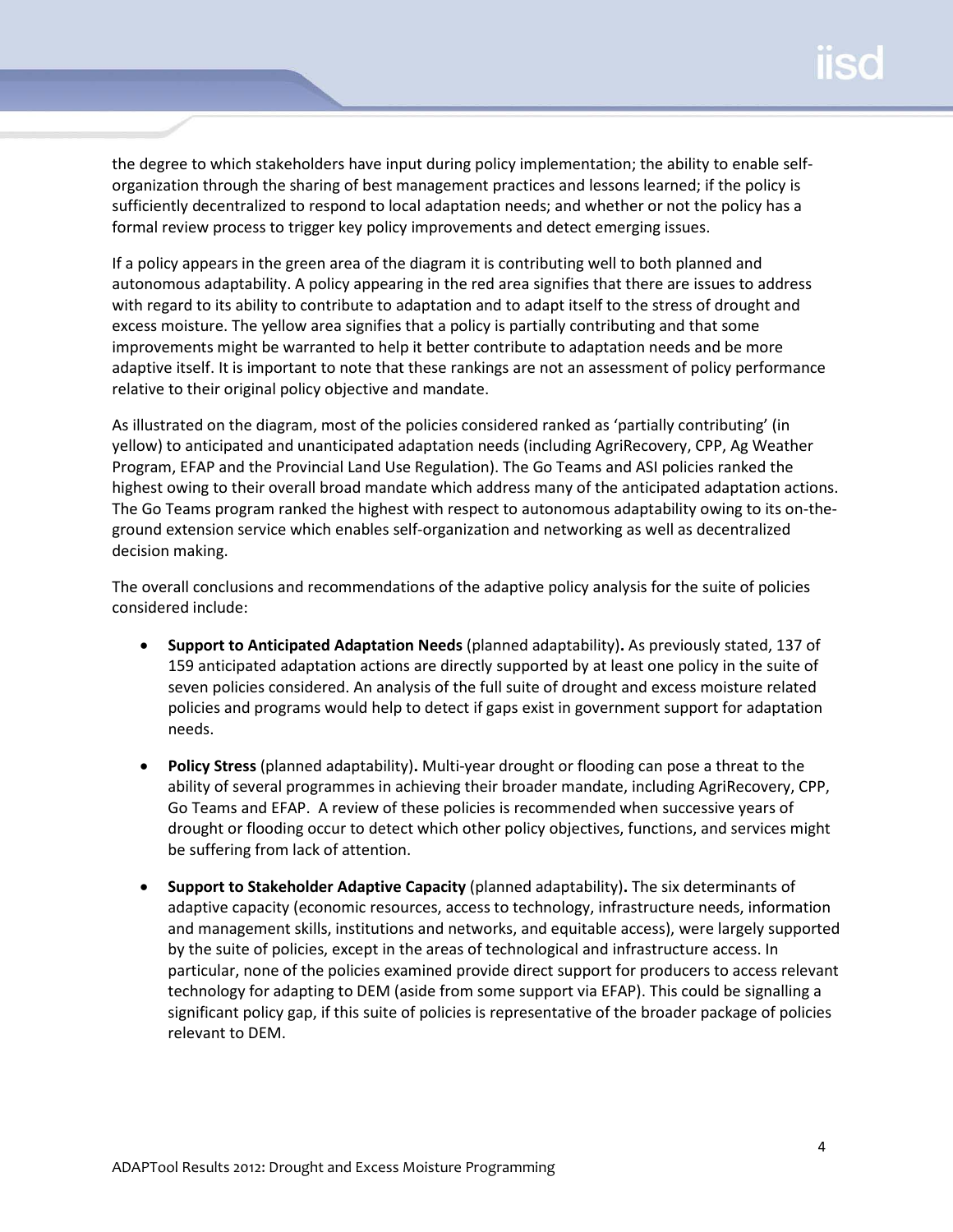- **Use of Multi-stakeholder Deliberation** (planned and autonomous adaptability)**.** The suite of policies has been well informed by multiple stakeholders during their design phase and is well informed by multiple stakeholders during implementation.
- **Enabling Self-organization and Networking** (autonomous adaptability)**.** AgriRecovery, EFAP and the Provincial Land Use Regulation policies could benefit from enhanced mechanisms for sharing of best practices and lessons learned among producers across Manitoba.
- **Decentralization** (autonomous adaptability)**.** The suite of policies is sufficiently decentralized.
- **Variation** (autonomous adaptability)**.** All four categories of policy instruments (economic, regulatory, expenditure and institutional) are utilized among this sampling of policies, indicating that the suite has good diversity in approaches to deal with complexity and uncertainty.
- **Formal policy review and improvement** (planned and autonomous adaptability)**.** Formal review mechanisms overall could be strengthened for most policies with respect to the accessibility of review results and formal triggers for review.

Specific conclusions and recommendations for each policy are provided in Appendix B.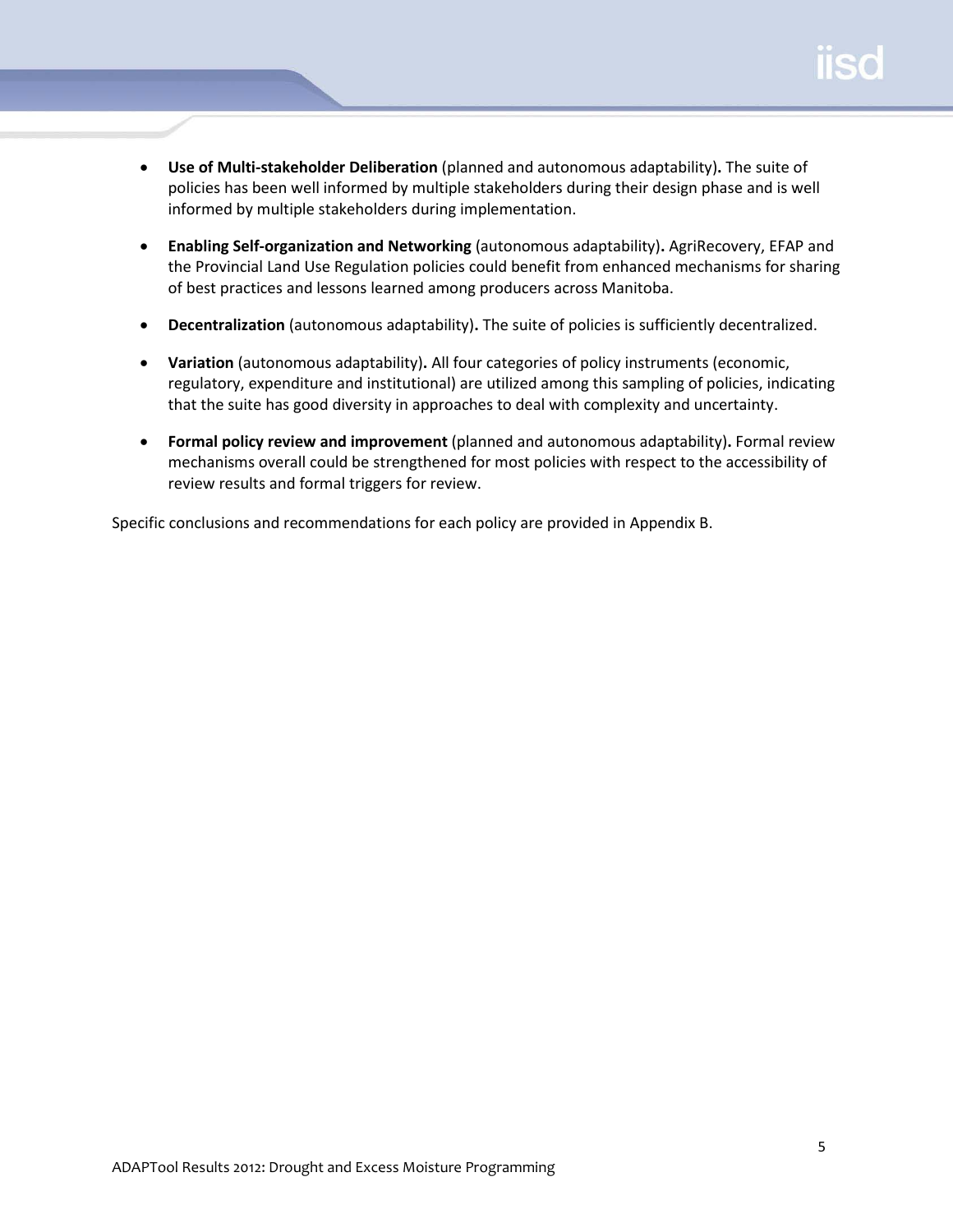## <span id="page-6-0"></span>**The Adaptive Design & Assessment Policy Tool - ADAPTool**

The Adaptive Design and Assessment Policy Tool (ADAPTool) is a Microsoft Excel-based workbook designed to evaluate a suite of public policies and programmes for their ability to contribute to the capacity of key economic sectors to adapt to a specific socio-economic or ecologic stress, such as climate change or market price volatility. A policy's ability to help stakeholders adapt to the stress and the policy's ability to adapt itself to the stress is assessed by answering fifteen questions across four worksheets, as summarized below.

#### **Scope of Evaluation Worksheet:**

- 1) What is the geographic scope of the analysis (e.g., watershed, conservation district, municipality, region, province)?
- 2) What is the stressor of concern (i.e., drought and excess moisture, market price instability)?
- 3) What are the policies/programs to be assessed?

#### **Vulnerability & Adaptation Analysis Worksheet (for planned adaptability):**

- 4) What are the main sectors active in the geographic area?
- 5) In what ways are the sectors vulnerable to the stressor?
- 6) What adaptation actions might be necessary to address the vulnerabilities?
- 7) Are the identified adaptation actions supported by the policies/programs?

#### **Adaptive Capacity Analysis Worksheet (for both planned and autonomous adaptability):**

- 8) Is the policy itself vulnerable to the stressor identified?
- 9) Does the policy enhance the capacity of actors within each sector to adapt (with respect to access to finances, technology, infrastructure, information and skills, institutions and networks, and equitable access) $^1$  $^1$ ?
- 10) Was multi-stakeholder deliberation used in the scoping and design of the policy?
- 11) Is multi-stakeholder deliberation used in the implementation of the policy?
- 12) Does the policy enable self-organization among affected stakeholders?
- 13) Is the policy sufficiently decentralized to the lowest and most accountable unit of governance with appropriate resources and capacity?
- 14) Does the suite of policies utilize a variety of policy instrument types? (e.g. economic, regulatory, expenditure, institutional)
- 15) Does the policy have a regular formal review process in place that can detect emerging issues?

#### **Synthesis Worksheet**

An aggregate ranking of planned adaptability and autonomous adaptability is provided for the overall suite of policies, as well as for each individual policy.

The ADAPTool is based on the book, Creating Adaptive Policies: A Guide for Policy-making in an Uncertain World<sup>[2](#page-6-2)</sup>. Lessons learned during the 2012 application of the ADAPTool are summarized in Appendix C.

<span id="page-6-2"></span><span id="page-6-1"></span> $^1$  Based on Smit et al. (2001). Adaptation to climate change in the context of sustainable development and equity. In J.J. McCarthy and O.F. Canziani, eds., Climate Change 2001: Impacts, adaptation and vulnerability. Contribution of Working Group III to the 3rd Assessment Report of the Intergovernmental Panel on Climate Change.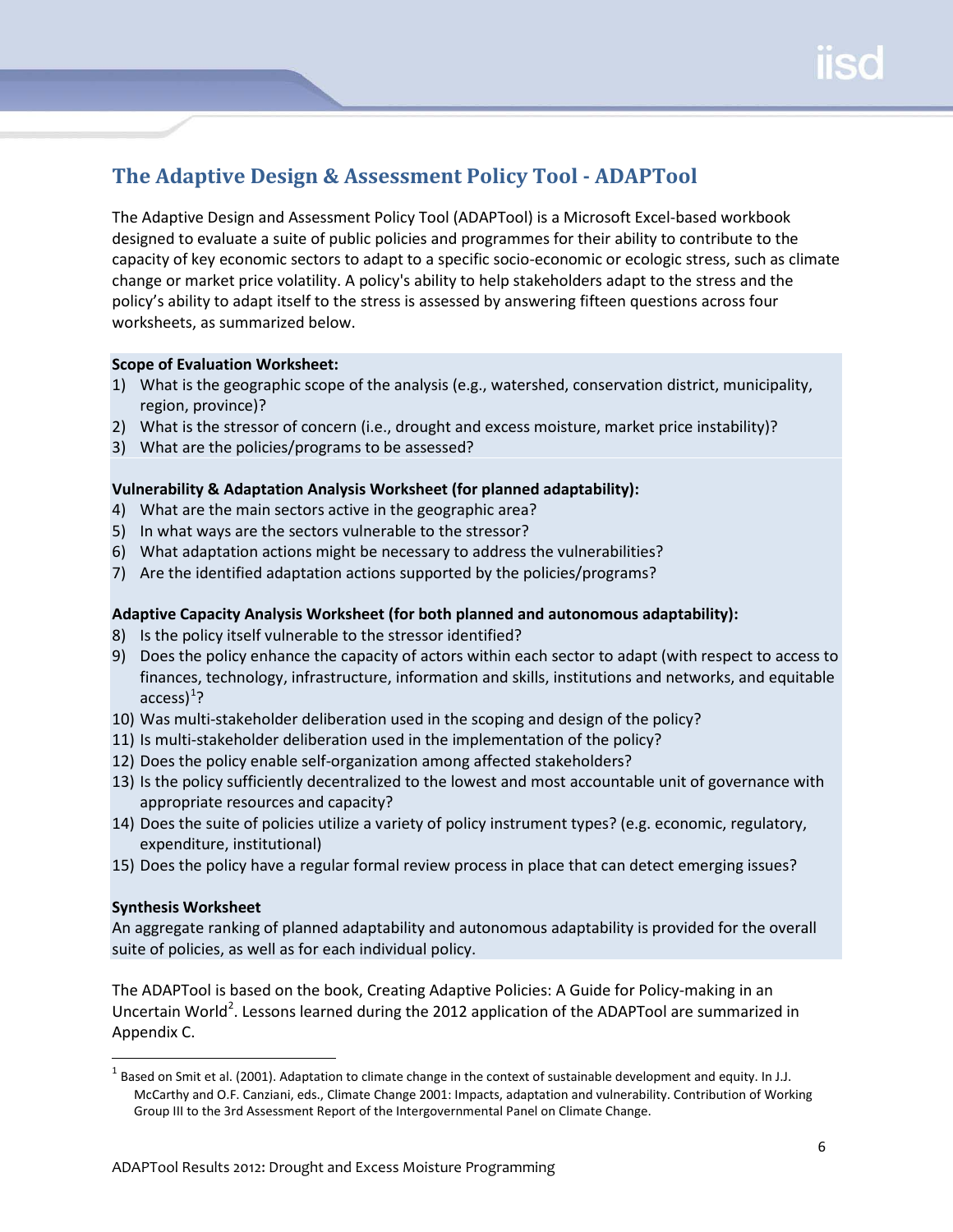### <span id="page-7-0"></span>**Scope of the Policy Analysis**

The primary stressor of interest in this analysis is climate change. More specifically, increased drought and excessive moisture risks are some of the most problematic impacts expected due to climate change for the Prairie region. Ensuring that drought and excessive moisture preparedness programmes are able to positively influence adaptive capacity for exposure to water-related extremes is an important part of climate change adaptation.

The geographic scope of this policy analysis is the province of Manitoba. The policies analyzed include the following:

**Agri-Recovery Program:** AgriRecovery is a disaster relief framework and is one of the components of the current suite of Business Risk Management (BRM) programs under Growing Forward. AgriRecovery is a framework that allows federal, provincial and territorial governments to work together on a case-bycase basis to assess disasters (e.g., extreme weather, disease, pests, etc.) affecting Canadian farmers and respond with targeted, disaster-specific programming when assistance is needed beyond existing programs (AgriStability, AgriInvest, AgriInsurance, CFIA, etc.). The funding of initiatives implemented under AgriRecovery is cost-shared on a 60/40 basis with the affected province(s).

**Community Pasture Program:** The Community Pasture Program (CPP) was developed as part of the federal government's response to the sustained drought of the 1930s as part of the Prairie Farm Rehabilitation Act in 1935. The Act provided for the adoption of methods to secure the rehabilitation of lands affected by drought and the subsequent soil drifting. As of 2007, the CPP encompassed 85 pastures across the prairie provinces comprising 930,000 hectares, which is about twice the size of Prince Edward Island. In Manitoba there are 24 community pastures covering 162,000 hectares. The primary intent of the program is to conserve the land resources, protect it from future deterioration due to poor management during drought, or excessive moisture events, while utilizing the land primarily for the breeding and grazing of livestock. In Manitoba the programme is used mostly by mid to large size operators for economic resilience (MB provincial Ag Crown Lands supports the smaller cattle operators for the same reasons). The CPP accommodates nearly 230,000 cattle per year across the prairies including approximately 52,000 in Manitoba.

**Go Teams:** The GO Teams are the first point of contact between producers and MAFRI . The teams are experts on a wide range of agricultural issues—everything from crops, livestock, soil conditions and watersheds to small business development, training programs, product development and international marketing. This program is province wide with 11 regions and it is one of the four original MAFRI programs dating back to 1870.

**Ag-Weather Program:** This initiative provides weather-related information and value-added tools for Manitoba producers. All of the current and archived weather data is available free of charge. The

 <sup>2</sup> Swanson, D. A., and S. Bhadwal (eds). 2009. *Creating Adaptive Policies: A Guide [for Policy-making in an Uncertain World.](http://www.iisd.org/publications/pub.aspx?id=1180)* Sage Publications, New Delhi / IDRC, Ottawa.

Swanson, D. A., S. Barg, S. Tyler, H. D. Venema, et al. 2010. Seven Tools for Creating Adaptive Policies. Technological Forecasting & Social Change 77 (2010) 924–939.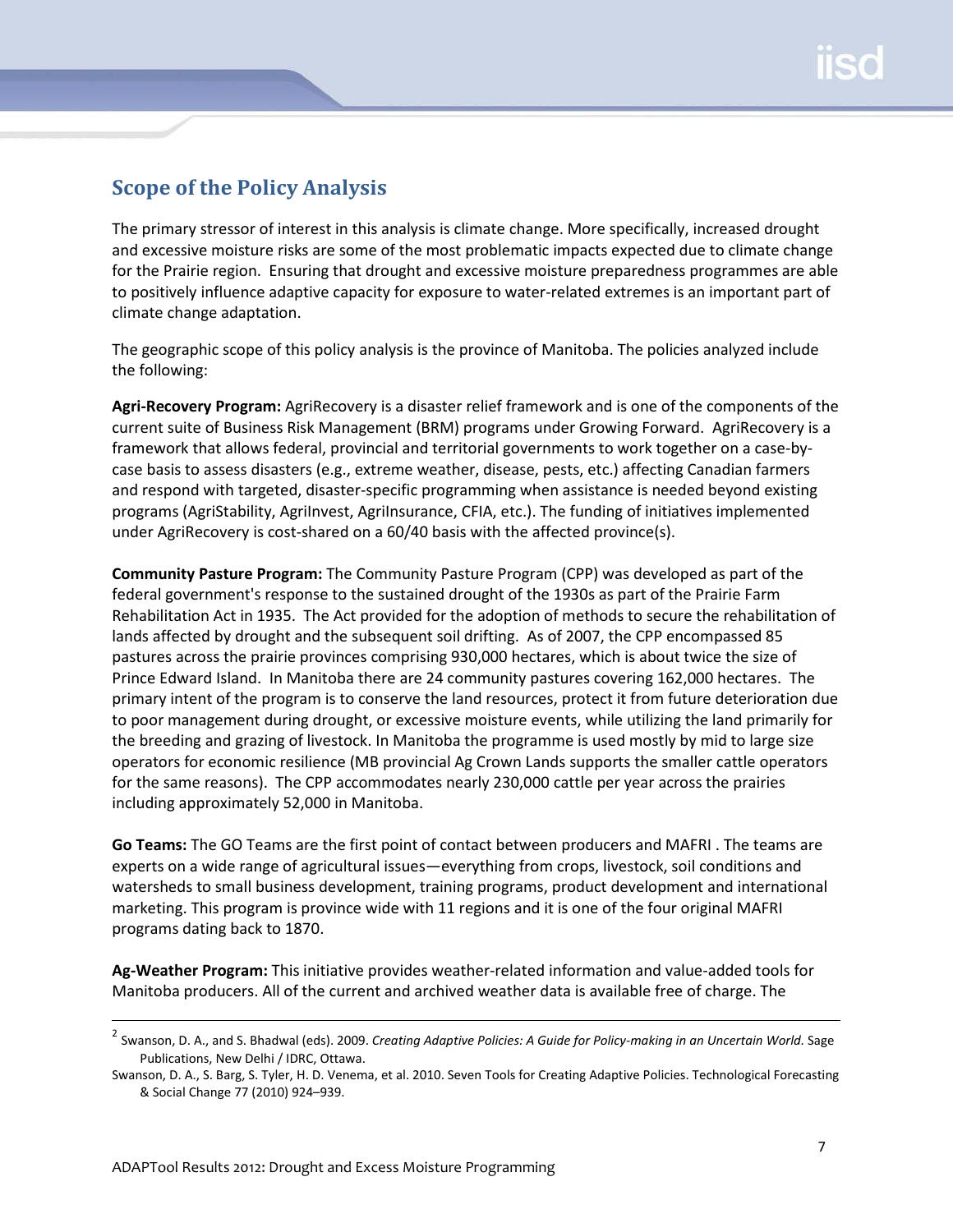network is made up of approximately 40 automated near real-time permanent weather stations. All of the stations monitor air temperature, relative humidity, rainfall, wind speed/wind direction (at either 2m or 10m heights), and soil temperature (5cm depth). Selected stations also measure shortwave radiation (RF1).

**Environmental Farm Action Program (EFAP):** The Environmental Farm Action program is a Growing Forward Initiative that supports agricultural producers in reducing identified environmental risks and improving the management of Manitoba's agricultural land. The main goal of the program is to improve the management of water resources and additionally to improve air quality, soil productivity and wildlife habitats. Applications that are submitted for funding are ranked and rated by a committee for their capacity to address environmental benefit of completing the project, the provincial program priorities as well as project planning. This program is cost shared between producers and the federal and provincial governments.

**Agricultural Sustainability Initiative (ASI):** The ASI provides funding to Manitoba producer groups and provincial commodity organizations to conduct demonstrations or technology transfer projects on environmentally sustainable agriculture practices throughout the province. Its goal is to improve the health of agricultural ecosystems in Manitoba by encouraging adoption of these sustainable agriculture practices. The priority areas eligible for ASI funding are: sustainable forage/livestock management; sustainable crop management; and integrated pest management. Under these priorities, emphasis will be placed on projects related to the following emerging agri-environmental issues: water quality issues relating to agricultural production; ecological goods and services; and increasing efficiency of cropping systems.

**Provincial Planning Regulation - Policy Area 3, Agriculture:** The Provincial Planning Regulation guides the preparation of development plans and ongoing land use and development decisions. Part 3 of the Regulation comprises nine Policy Areas. Policy Area 3, Agriculture, contains policies to protect agricultural land from conversion to non-farm use. The goals of this Policy Area are: (i) to protect agricultural land for present and future food production and agricultural diversification opportunities; (ii) to promote a strong agricultural sector; to encourage environmentally sound agricultural production and development; (ii) to support a sustainable agricultural industry; to minimise potential land use conflicts; and (iv) to provide clarity on siting considerations of livestock operations.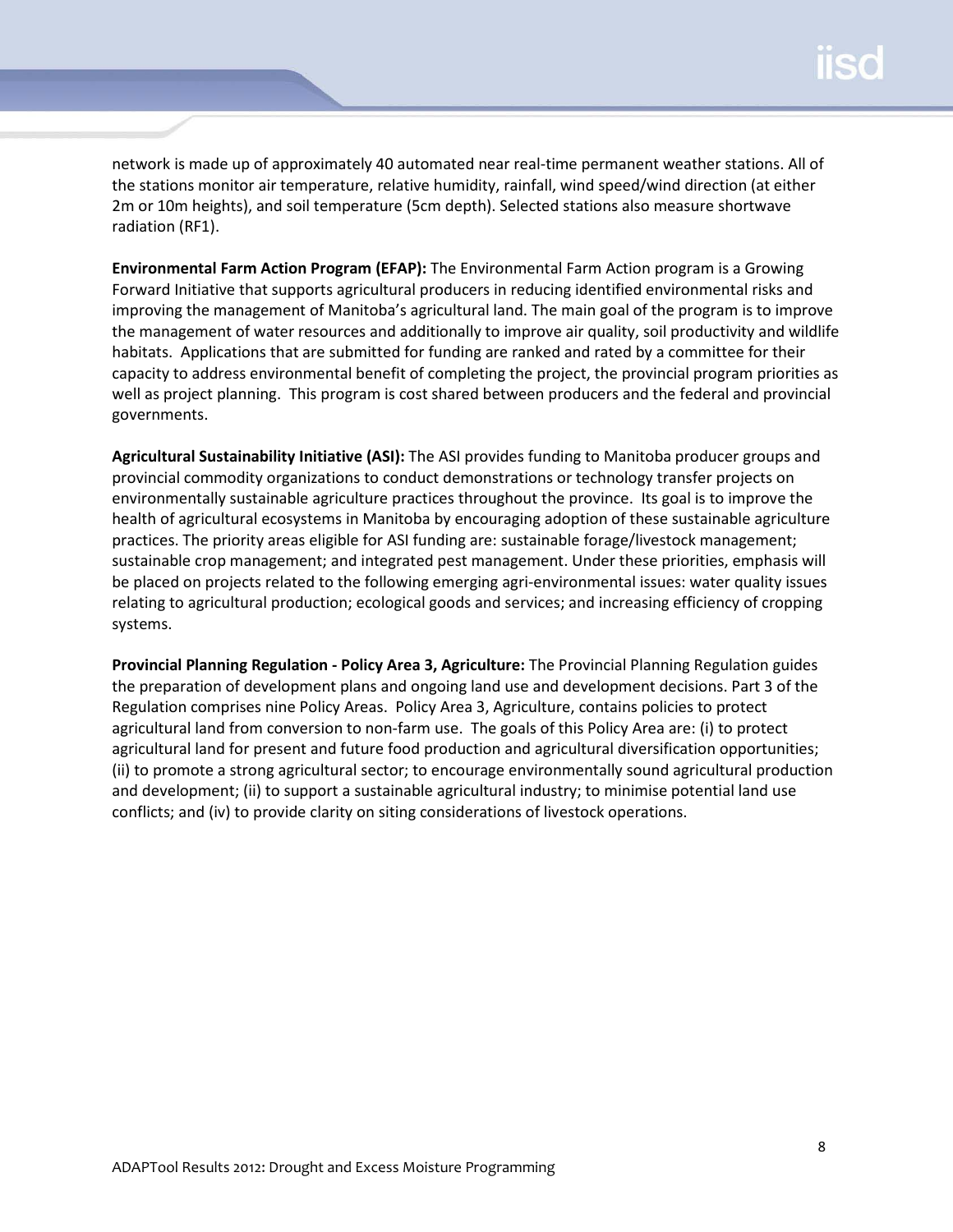## <span id="page-9-0"></span>**Vulnerability Analysis**

Eight agriculture sub-sectors were selected for the analysis and by using a rapid assessment process with a limited number of experts, the following list of vulnerabilities was identified.

| <b>Agriculture</b>      | <b>Vulnerabilities</b>                                                            |
|-------------------------|-----------------------------------------------------------------------------------|
| <b>Subsector</b>        |                                                                                   |
| <b>Beef Cattle</b>      | Shortage of feed; Grazing season length; Water quality (impact both on cattle,    |
|                         | and on watersheds); Feed quality; Health (Access to water, foot rot); Water       |
|                         | quantity/supply; Natural shelter diminished; Manure, compost, and dead            |
|                         | stock management (floods)                                                         |
| <b>Forage</b>           | Feed quality; Access to the field for harvest and grazing; Length of the grazing  |
|                         | season; Loss of stands and legumes due to drowning out; Decreased yields;         |
|                         | Decreased soil quality; Heat stress; Early dormancy (length of grazing season);   |
|                         | Grasshoppers                                                                      |
| <b>Cropping (Annual</b> | Access to the land (for seeding and for harvest); Yield; Quality; Pests & disease |
| <b>Grains and Oil</b>   | (insects and weeds); Increase in summer fallow & unseeded acres; Soil quality     |
| Seeds)                  | - soil blows away; salinity; erosion; compaction; Multi-year crop loss            |
| <b>Forage seed</b>      | Access to fields; Disease (e.g., mildew) in forage & bees; No harvest /           |
|                         | decreased yield; Field conditions poor due to standing water (loss of forage      |
|                         | stand); Reduced bee pollination due to excess moisture; Death of bees due to      |
|                         | rainfall; Increased grasshopper population                                        |
| <b>Hogs</b>             | Water quality; Possible feed shortages (less likely because it can be sourced     |
|                         | from many places); Barns could flood (possibility of death); Increased energy     |
|                         | costs to cool the barns; Slowed growth in pigs (if it is really warm)             |
| <b>Dairy Cattle</b>     | Water quality - supply contamination; Water quality - run-off; Heat stress;       |
|                         | Barns could flood (possibility of death); Shortage of feed (excess moisture =     |
|                         | can't get it off; drought = there isn't any feed); Water quantity/supply; Pests   |
|                         | and disease; Manure, compost, and dead stock management (floods);                 |
|                         | Increased energy costs to cool the barns                                          |
| <b>Poultry</b>          | Water quality - supply contamination; Possible feed shortages (less likely        |
|                         | because it can be sourced from many places); Barns could flood (possibility of    |
|                         | death); Increased energy costs to cool the barns; Slowed growth in chickens (if   |
|                         | it is really warm); Manure, compost, and dead stock management (floods)           |
| <b>Potatoes</b>         | Accessing water out of rivers (high or low); Water supply - lack of spring        |
|                         | runoff resulting in dry dug outs; Accessing land during floods; Low yields; Pest  |
|                         | and diseases; Irrigation water supply                                             |

The rapid assessment also identified a list of anticipated necessary adaptation actions for each of the vulnerabilities listed above and these results are detailed in Appendix A.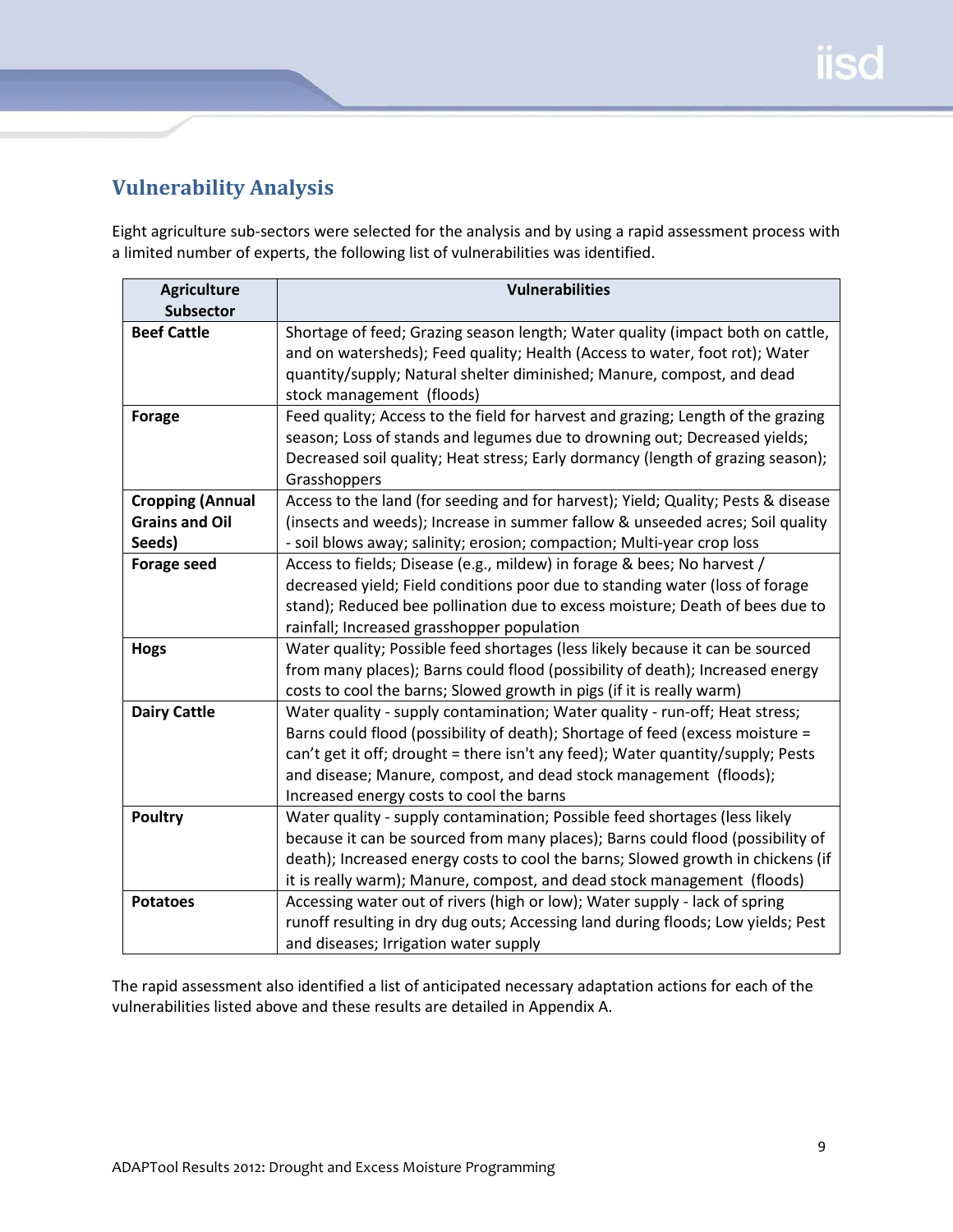## <span id="page-10-0"></span>**Adaptive Policy Conclusions and Recommendations**

The overall conclusions and recommendations of the adaptive policy analysis for the suite of policies considered are outlined in the tablet below.

| <b>Adaptive Policy Questions</b>                                                                                                             | <b>Flags</b> | <b>Overall Conclusions and Recommendations</b>                                                                                                                                                                                                                                                                                                                            |
|----------------------------------------------------------------------------------------------------------------------------------------------|--------------|---------------------------------------------------------------------------------------------------------------------------------------------------------------------------------------------------------------------------------------------------------------------------------------------------------------------------------------------------------------------------|
|                                                                                                                                              |              | for the Suite of Policies                                                                                                                                                                                                                                                                                                                                                 |
| <b>Ability to Support Anticipated</b><br><b>Adaptation Needs (Planned Adaptability)</b>                                                      | 1.3          |                                                                                                                                                                                                                                                                                                                                                                           |
| To what extent are anticipated adaptation<br>actions supported by the suite of policies?                                                     | 0.9          | 137 of 159 actions are directly supported by at least 1 policy in the suite. The Go Team<br>programme accounts for most of this support. This programme has broad reach capability for<br>supporting adaptation given the nature of its extension service.                                                                                                                |
| Is the policy itself vulnerable to an increase<br>range of the stressor?                                                                     | 1.1          | Multi-year drought or flooding can pose a threat to the ability of several programmes in<br>acheiving their broader mandate, including AgRecovery, CPP, Go Teams and EFAP.<br>Recommend review of these policies when successive years of drought or flooding occur to<br>detect which other policy objectives, functions, services are suffering from lack of attention. |
| Can the existing suite of programmes<br>enhance the capacity of actors within each<br>sector to undertake anticipated adaptation<br>actions? | 1.3          | None of the policies examined provide direct support for producers to access relevant<br>technology for adapting to DEM (aside from some support via EFAP). This could be signallying<br>a significant policy gap, if this suite of policies is representative of the broader package of<br>policies relevant to DEM.                                                     |
| Was multi-stakeholder deliberation used in<br>the design of the policies?                                                                    | 1.8          | The suite of policies has been well informed by multiple stakeholders during their design<br>phase.                                                                                                                                                                                                                                                                       |
| Ability to Enable Sector Responses to<br><b>Unanticipated Events</b><br>(Autonomous Adaptability)                                            | 1.6          |                                                                                                                                                                                                                                                                                                                                                                           |
| Is multi-stakeholder deliberation used in the<br>implementation of the policy?                                                               | 1.6          | The suite of policies is well informed by multiple stakeholders during implementation.                                                                                                                                                                                                                                                                                    |
| Does the policy enable self-organization<br>and social networking?                                                                           | 1.4          | Agri-Recovery, Ag Weather, EFAP and the Prov Land Use Regulation policies could benefit<br>from enhanced mechanisms for sharing of best practices and lessons learned among<br>producers across Manitoba.                                                                                                                                                                 |
| Is decision-making for policy<br>implementation adequately decentralized?                                                                    | 1.9          | The suite of programs are sufficiently decentralized.                                                                                                                                                                                                                                                                                                                     |
| Is there adequate variety in the suite of<br>policies and programs directed at the policy<br>issue?                                          | 2.0          | All four categories of policy instruments are exercised among this sampling of policies,<br>indicating that the suite has good diversity in approaches.                                                                                                                                                                                                                   |
| Does the policy have a regular formal<br>policy review?                                                                                      | 1.2          | Formal review mechanisms overall could be strengthened for most policies with respect to<br>the accessibility of review results and formal triggers for review.                                                                                                                                                                                                           |
|                                                                                                                                              |              |                                                                                                                                                                                                                                                                                                                                                                           |

*Note: the flags represent scores ranging from 0 to 2. Low scores are flagged red indicating that the suite of policies is not contribution to planned and autonomous adaptability. High scores are flagged green and indicate the suite of policies is contributing to adaptation needs. Scores in between are flagged yellow signifying partial contribution of the suite of policies to overall adaptability.*

Specific conclusions and recommendations for each policy are provided in Appendix B.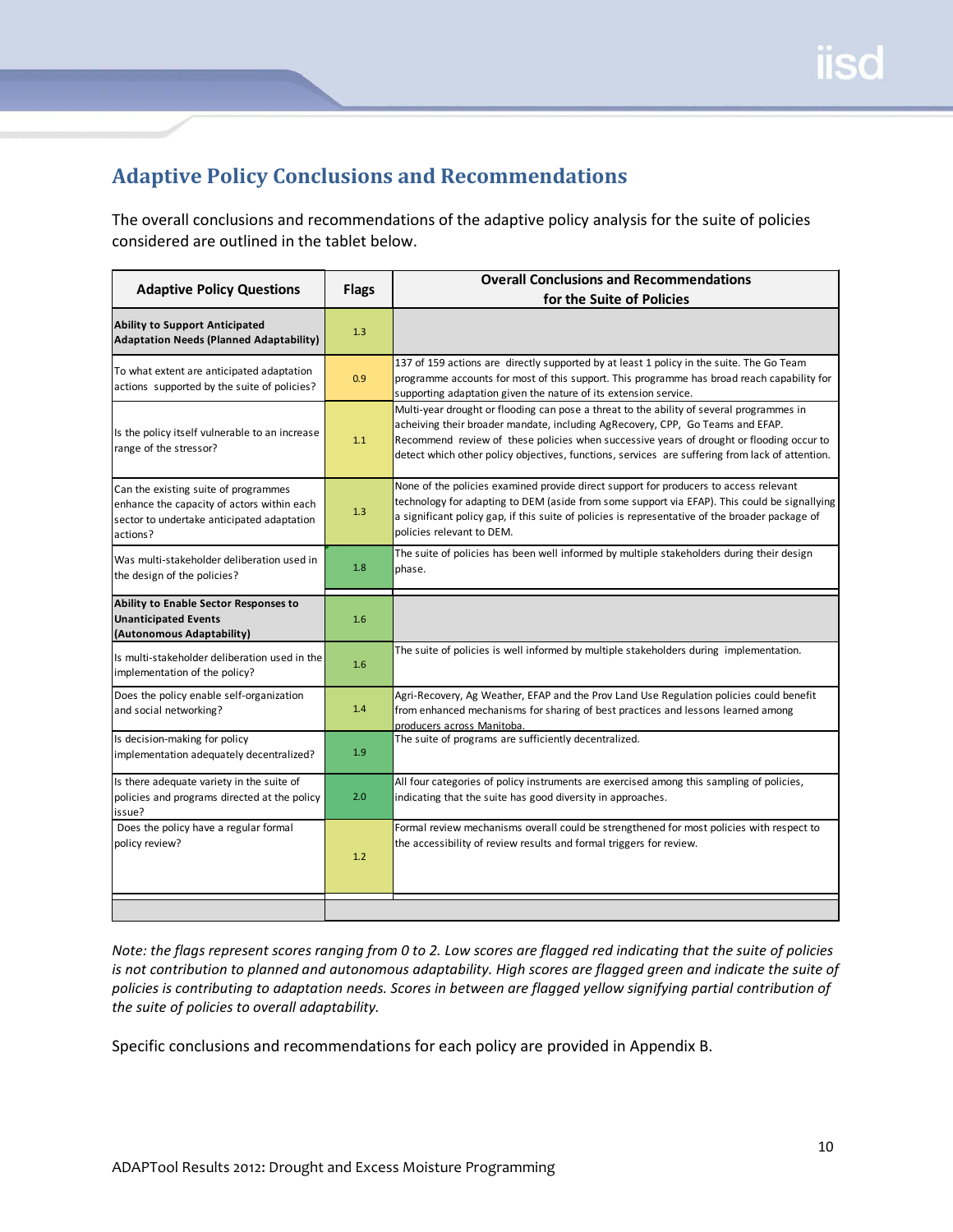# <span id="page-11-0"></span>**Appendix A: Results of Rapid Vulnerability Analysis**

| In what ways is the sector vulnerable to<br>excess moisture and drought? | What adaptation actions might be necessary if excess moisture and drought are more<br>severe in the future? |  |  |
|--------------------------------------------------------------------------|-------------------------------------------------------------------------------------------------------------|--|--|
| <b>Beef Cattle</b>                                                       |                                                                                                             |  |  |
|                                                                          | Alternate feeding methods                                                                                   |  |  |
|                                                                          | Alternate feed sources (e.g. grain pellets)                                                                 |  |  |
| Shortage of feed (excess moisture = can't                                | Stockpile feed                                                                                              |  |  |
| get it off; drought - there isn't any feed)                              | Improving feed efficiency through good quality feed and forages                                             |  |  |
|                                                                          | Promoting rotational grazing                                                                                |  |  |
|                                                                          | Improving feed efficiency through good quality feed and forages                                             |  |  |
| Grazing season length                                                    | Promoting rotational grazing and maintaining ground cover                                                   |  |  |
| Water quality (manure impact both on                                     | Nutrient management                                                                                         |  |  |
| cattle, and on watersheds)                                               | Alternate watering sources                                                                                  |  |  |
|                                                                          | New varieties of feed                                                                                       |  |  |
|                                                                          | Alternative feed sources (i.e., grain, pellets)                                                             |  |  |
|                                                                          | Grazing management plan                                                                                     |  |  |
| Feed quality (drought)                                                   | Feeding management plan                                                                                     |  |  |
|                                                                          | Feed testing                                                                                                |  |  |
|                                                                          | Nutritional monitoring and ensuring supplementation                                                         |  |  |
| Health (Access to water & heat stress)                                   | Shading structures                                                                                          |  |  |
| (excess moisture - depending on where                                    | Transition to different livestock types                                                                     |  |  |
| they are. If in coralls, the cattle are<br>standing in mud - foot rot)   | Health (foot rot) through prevention, better feedlot design and feedlot location                            |  |  |
|                                                                          | Nutrient management BMPs                                                                                    |  |  |
| Water quality (decreased quality with<br>decreased quantity)             | Alternate water sources                                                                                     |  |  |
|                                                                          | Farmyard runoff control                                                                                     |  |  |
|                                                                          | Well capacity maintenance                                                                                   |  |  |
| Water quantity / supply                                                  | Water storage                                                                                               |  |  |
| Natural shelter diminished - in long run                                 | Shading structures                                                                                          |  |  |
| the loss of cover (drought)                                              | Woodlot management (species)                                                                                |  |  |
|                                                                          | covering compost facilities                                                                                 |  |  |
| Manure, compost, and dead stock                                          | Farmyard runoff management                                                                                  |  |  |
| management (floods)                                                      | Nutrient management BMPs                                                                                    |  |  |
| Forage                                                                   |                                                                                                             |  |  |
|                                                                          | New varieties of feed;                                                                                      |  |  |
|                                                                          | Grazing management plan;                                                                                    |  |  |
|                                                                          | feed testing;                                                                                               |  |  |
| Feed quality                                                             | forage blends,                                                                                              |  |  |
|                                                                          | use of legumes;                                                                                             |  |  |
|                                                                          | drainage (excess moisture);                                                                                 |  |  |
|                                                                          | equipment modification to prevent shattering (dry conditions)                                               |  |  |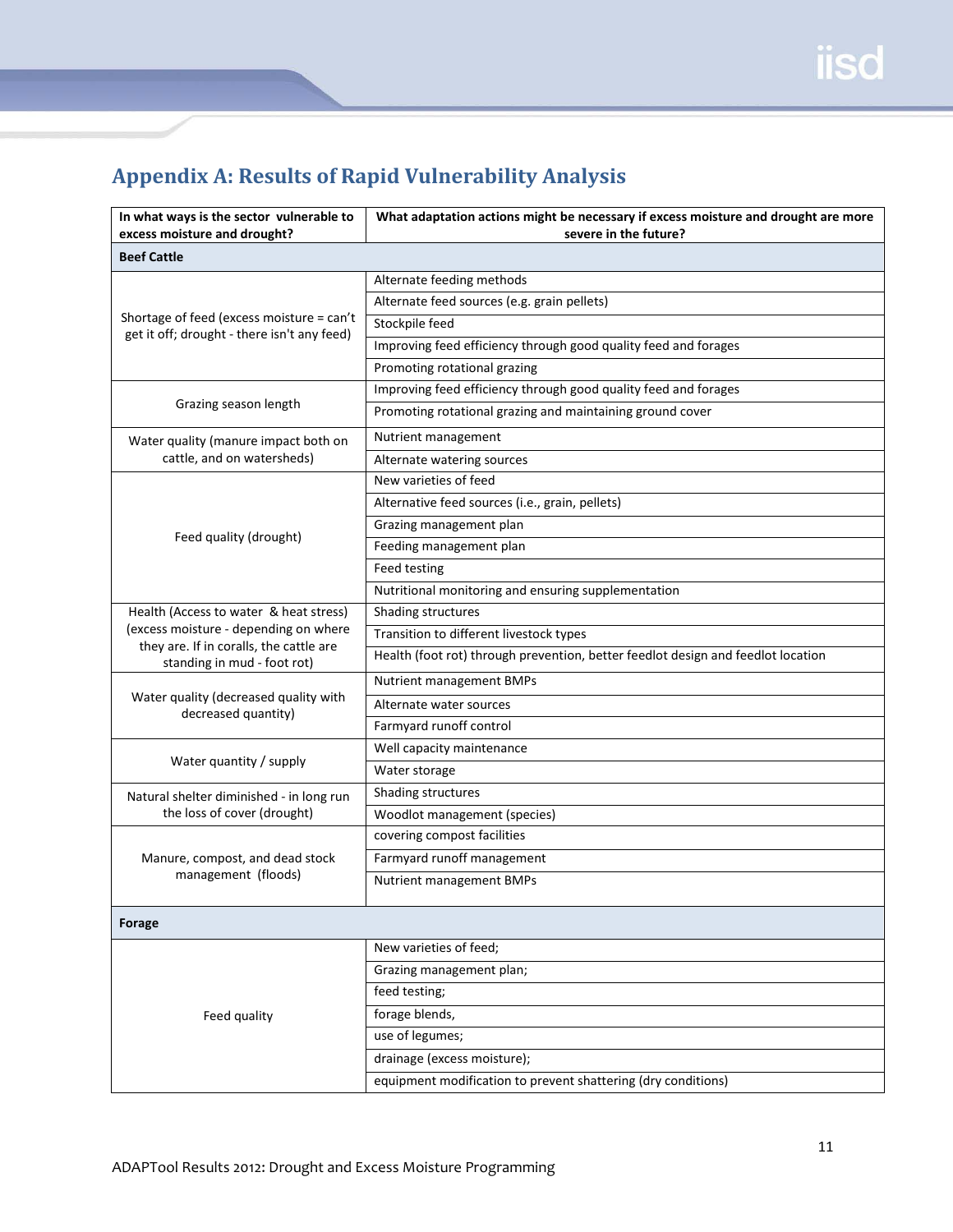| Access to the field for harvest and grazing            | Equipment modification (E.g., reducing ground pressure by using oversized wheels on<br>balers)                                                                            |  |  |  |
|--------------------------------------------------------|---------------------------------------------------------------------------------------------------------------------------------------------------------------------------|--|--|--|
|                                                        | Different forage species on pasture and hay lands (e.g., Tall Fescue Grass)                                                                                               |  |  |  |
| Length of the grazing season                           | Rotational grazing;                                                                                                                                                       |  |  |  |
|                                                        | Managing your carrying capacity;                                                                                                                                          |  |  |  |
| Loss of stands and legumes due to                      | Different forage species on pasture and hay lands (e.g., Tall Fescue Grass)                                                                                               |  |  |  |
|                                                        | Equipment modification (Broadcasting of seed in drowned out areas)                                                                                                        |  |  |  |
| drowing out                                            | Improved drainage                                                                                                                                                         |  |  |  |
|                                                        | Different forage species on pasture and hay lands (e.g., Tall Fescue Grass, legumes)                                                                                      |  |  |  |
|                                                        | Maintaining ground cover/ rotational grazing / residue management (windrows)                                                                                              |  |  |  |
| Decreased yields                                       | Improving drainage                                                                                                                                                        |  |  |  |
|                                                        | Forage blend                                                                                                                                                              |  |  |  |
|                                                        | Maintaining ground cover/ rotational grazing                                                                                                                              |  |  |  |
| Decreased soil quality                                 | improving rotations, use of legumes in rotations;                                                                                                                         |  |  |  |
|                                                        | Different forage species on pasture and hay lands (e.g., Tall Fescue Grass);                                                                                              |  |  |  |
| Heat stress                                            | irrigation;                                                                                                                                                               |  |  |  |
|                                                        | Different forage species on pasture and hay lands (e.g., Tall Fescue Grass);                                                                                              |  |  |  |
| Early dormancy (length of grazing season)<br>(drought) | maintain ground cover / rotational grazing                                                                                                                                |  |  |  |
| Grasshoppers                                           | rotational grazing;                                                                                                                                                       |  |  |  |
| <b>Cropping (Annual Grains and Oil Seeds)</b>          |                                                                                                                                                                           |  |  |  |
|                                                        | Improved surface and tile drainage                                                                                                                                        |  |  |  |
|                                                        |                                                                                                                                                                           |  |  |  |
| Access to the land (for seeding and for                | equipment modifications;                                                                                                                                                  |  |  |  |
| harvest)                                               | Flexibility: flexibility in operations and equipment and crop residue management and to<br>make decisions based on conditions - possibly involving equipment modification |  |  |  |
|                                                        | Diversify crops, including specialty crops and increasing rotations                                                                                                       |  |  |  |
| Yield                                                  | Flexibility: flexibility in operations and equipment to make decisions based on<br>conditions - possibly involving equipment modification                                 |  |  |  |
|                                                        | Assistance programming; R&D in crop breeding and development. Assistance                                                                                                  |  |  |  |
|                                                        | programming for equipment modification<br>Diversify crops, including specialty crops and increasing rotations                                                             |  |  |  |
|                                                        | Flexibility: flexibility in operations and equipment to make decisions based on                                                                                           |  |  |  |
|                                                        | conditions - possibly involving equipment modification and crop storage                                                                                                   |  |  |  |
| Quality                                                | better storage of water on land;                                                                                                                                          |  |  |  |
|                                                        | R&D in crop breeding and development;                                                                                                                                     |  |  |  |
|                                                        | marketing strategies                                                                                                                                                      |  |  |  |
|                                                        | R&D for herbicide efficacy; adoption of insect control methods currently used in areas                                                                                    |  |  |  |
|                                                        | where the pests have historically been present                                                                                                                            |  |  |  |
|                                                        | Flexibility: flexibility in operations and equipment to make decisions based on                                                                                           |  |  |  |
| Pests (insects and weeds) & disease                    | conditions - possibly involving equipment modification<br>Assistance programming                                                                                          |  |  |  |
|                                                        | Information sharing re: cultural control methods - for pest and disease; actions depend                                                                                   |  |  |  |
|                                                        | on the scale                                                                                                                                                              |  |  |  |
| Increase in summer fallow & unseeded                   | Flexibility: flexibility in operations and equipment to make decisions based on<br>conditions - possibly involving equipment modification;                                |  |  |  |
| acres                                                  | inclusion of forage in crop rotation                                                                                                                                      |  |  |  |
| Soil quality - soil blows away; salinity;              | Erosion controls (maintaining ground cover, shelter belts);                                                                                                               |  |  |  |
| erosion; compaction                                    | Diversify crops, including specialty crops and increasing rotations (for salinity);                                                                                       |  |  |  |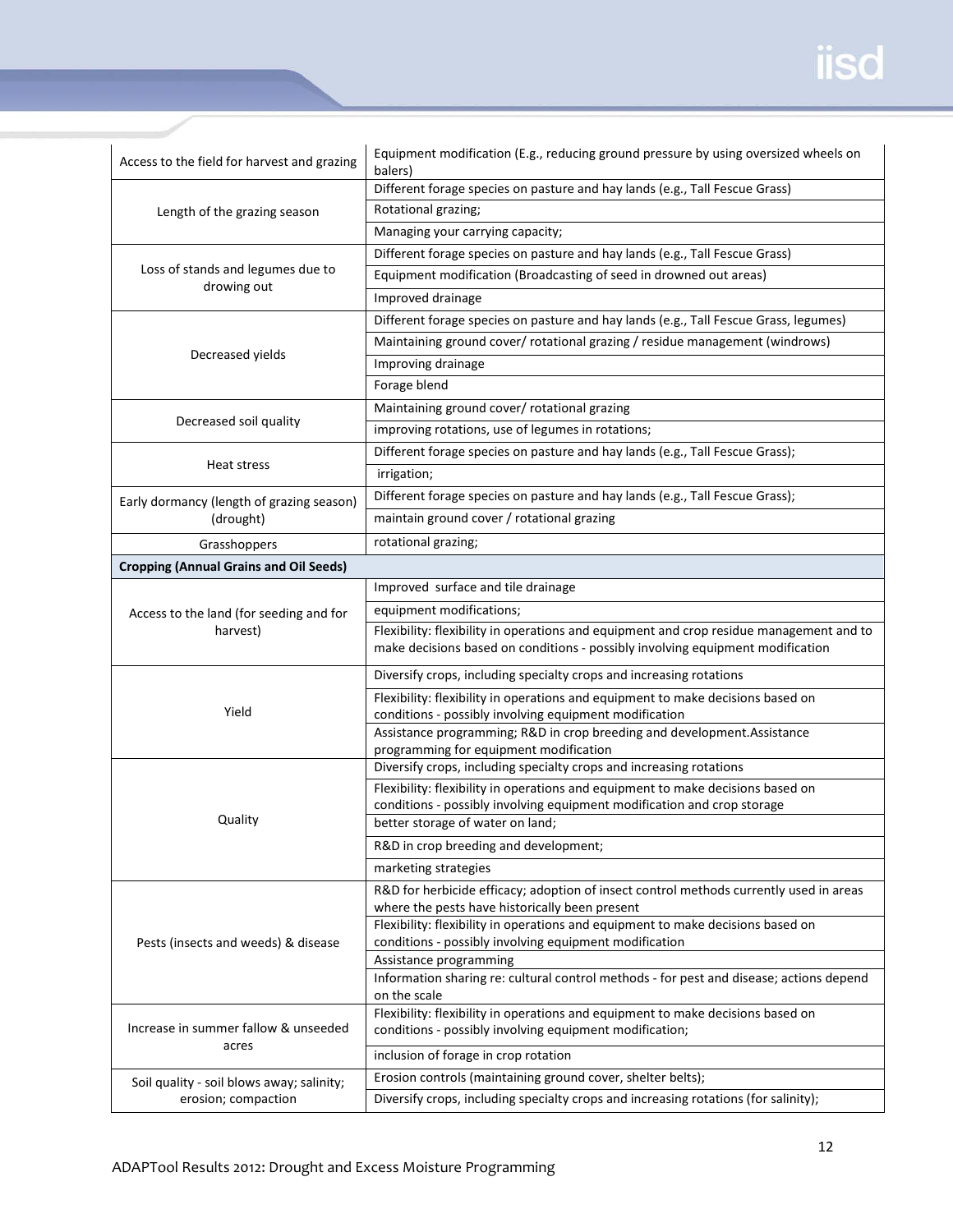|                                              | Deep-rooted and perennial crops for salinity and compaction                                                                                      |  |  |  |
|----------------------------------------------|--------------------------------------------------------------------------------------------------------------------------------------------------|--|--|--|
| Multi-year crop loss                         | Assistance programming - staffed by staff that are technically sound;                                                                            |  |  |  |
|                                              | Beefed up insurance mechanisms / enhanced insurance,                                                                                             |  |  |  |
|                                              | alternative sources of income;                                                                                                                   |  |  |  |
|                                              | mixed farming (promoting, encouraging as a fall back - for moderate cases);                                                                      |  |  |  |
|                                              | and use management;                                                                                                                              |  |  |  |
|                                              | water storage                                                                                                                                    |  |  |  |
| <b>Forage seed</b>                           |                                                                                                                                                  |  |  |  |
|                                              | Maintaining ground cover                                                                                                                         |  |  |  |
| Access to fields                             | Improved drainage                                                                                                                                |  |  |  |
|                                              | Equipment modification - reducing pressure on the ground                                                                                         |  |  |  |
|                                              | Increase crop rotations;                                                                                                                         |  |  |  |
|                                              | Effective and proper timing of fungicide application (more research is needed in this                                                            |  |  |  |
|                                              | area b/c there are many unknowns due to field conditions)                                                                                        |  |  |  |
| Disease (e.g., mildew) in forage & bees      | For bees (chalk brood -prevalence is increasing due to high relative humidity): research<br>re: the disease itself as well as pesticide options. |  |  |  |
|                                              |                                                                                                                                                  |  |  |  |
|                                              | For bees (foliar mould - moisture related): treatment of nests and cocoons (e.g.,<br>paraformaldehyde at the beginning of the season)            |  |  |  |
|                                              | Assistance programming - staffed by staff that are technically                                                                                   |  |  |  |
| No harvest / decreased yield                 | Beefed up insurance mechanisms / enhanced insurance,                                                                                             |  |  |  |
|                                              | alternative sources of income;                                                                                                                   |  |  |  |
| Field conditions poor due to standing        | Improved drainage                                                                                                                                |  |  |  |
| water (loss of forage stand)                 |                                                                                                                                                  |  |  |  |
| Reduced bee pollination due to excess        | Researching artificial pollination                                                                                                               |  |  |  |
| moisture; Death of bees due to rainfall      |                                                                                                                                                  |  |  |  |
|                                              | Forage mix<br>Improved pesticide management and varieties                                                                                        |  |  |  |
| Increased grasshopper population             | Border management - a buffer between the ditches and the edge of the field.                                                                      |  |  |  |
|                                              |                                                                                                                                                  |  |  |  |
| <b>Hogs</b>                                  |                                                                                                                                                  |  |  |  |
|                                              | Water treatment                                                                                                                                  |  |  |  |
| Water quality                                | Farmyard runoff control                                                                                                                          |  |  |  |
|                                              | Raising barns                                                                                                                                    |  |  |  |
| Barns could flood (possibility of death)     | Farmyard runoff control                                                                                                                          |  |  |  |
| Increased energy costs to cool the barns     | Implementing energy efficient heating/cooling options;                                                                                           |  |  |  |
|                                              | explore biomass options;                                                                                                                         |  |  |  |
|                                              | backup options & temperature management                                                                                                          |  |  |  |
|                                              | Implementing energy efficient heating/cooling options;                                                                                           |  |  |  |
| Slowed growth in pigs (if it is really warm) | explore biomass options;                                                                                                                         |  |  |  |
|                                              | backup options & temperature management                                                                                                          |  |  |  |
|                                              |                                                                                                                                                  |  |  |  |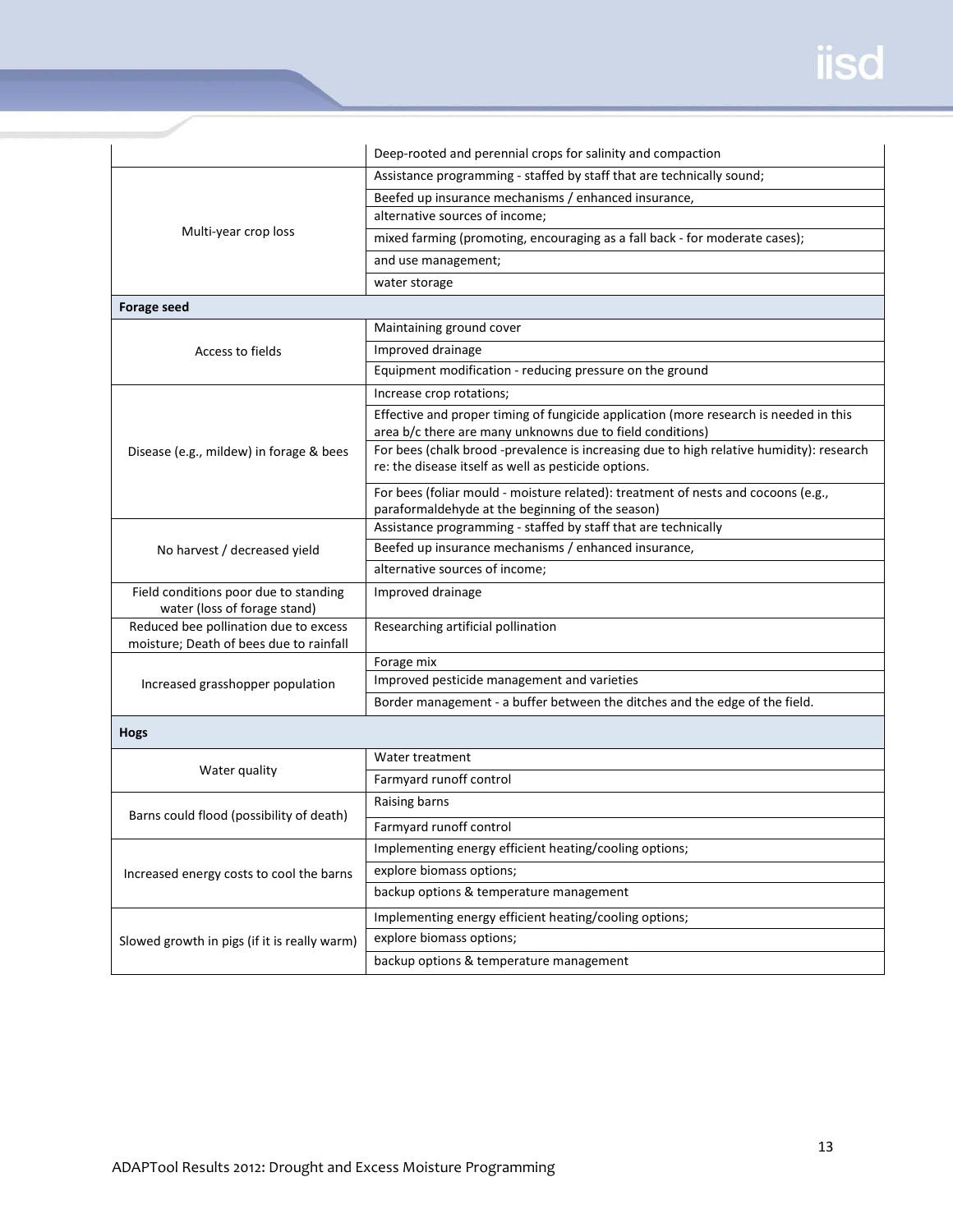# <span id="page-14-0"></span>**Appendix B: Policy Specific Conclusions and Recommendations**

|                                                                                                                                           |                             | <b>Individual Conclusions and Recommendations</b>                                                                                                                                                                                                                   |  |  |  |
|-------------------------------------------------------------------------------------------------------------------------------------------|-----------------------------|---------------------------------------------------------------------------------------------------------------------------------------------------------------------------------------------------------------------------------------------------------------------|--|--|--|
| <b>Adaptive Policy Questions</b>                                                                                                          | <b>AgriRecovery Program</b> |                                                                                                                                                                                                                                                                     |  |  |  |
| <b>Programmes Ability to Support</b><br><b>Anticipated Adaptation Needs (Planned</b><br>Adaptability)                                     |                             |                                                                                                                                                                                                                                                                     |  |  |  |
| To what extent are anticipated adaptation<br>actions supported by the suite of policies?                                                  | 0.4                         | This policy provides direct or indirect support to 33 out of 159 anticipated adaptation<br>actions.                                                                                                                                                                 |  |  |  |
| Is the policy itself vulnerable to an increase<br>range of the stressor?                                                                  | 1.0                         | There is some vulnerability - an increase in the frequency in flood and drought related<br>disasters could put fiscal pressure on federal and provincial governments.                                                                                               |  |  |  |
| Can the existing suite of programmes enhance<br>the capacity of actors within each sector to<br>undertake anticipated adaptation actions? | 1.2                         | This policy contributes to adaptive capacity directly via access to financial resources to<br>stakeholders for recovery. Some review of the recovery assessment framework for alignment<br>with the other six determinants of adaptive capacity would be beneficial |  |  |  |
| Was multi-stakeholder deliberation used in<br>the design of the policies?                                                                 | 2.0                         | Yes - the framework was developed as part of a broader set of consultations around the<br>Canadian Agriculture Income Stabilization (CAIS) Program in conjunction with an assessment<br>of crop insurance and Agristability.                                        |  |  |  |
| <b>Progamme's Ability to Enable Sector</b><br><b>Responses to Unanticipated Events</b><br>(Autonomous Adaptability)                       | 1.3                         |                                                                                                                                                                                                                                                                     |  |  |  |
| Is multi-stakeholder deliberation used in the<br>implementation of the policy?                                                            | 1.0                         | Widespread consultation is not feasible at all levels given the urgency of response required.                                                                                                                                                                       |  |  |  |
| Does the policy enable self-organization and<br>social networking?                                                                        | 1.0                         | While there are strong mechanisms for sharing of lessons learned among provinces and<br>federal government, the sharing of lessons among stakeholders impacted post recovery would<br>be beneficial.                                                                |  |  |  |
| Is decision-making for policy implementation<br>adequately decentralized?                                                                 | 2.0                         | It is a joint review by provincial and federal governments and includes examination of need<br>with the local stakeholders or famers group. The assessment itself is usually started at the<br>provincial level which is appropriate.                               |  |  |  |
| Is there adequate variety in the suite of<br>policies and programs directed at the policy<br>issue?                                       | <b>NA</b>                   |                                                                                                                                                                                                                                                                     |  |  |  |
| Does the policy have a regular formal policy<br>review?                                                                                   | 1.0                         | Formal reviews are undertaken, but not at specificed intervals. A more systemetized time-<br>triggered review would help detect emerging issues (i.e., potential fo increased frequency of<br>disasters)                                                            |  |  |  |
|                                                                                                                                           |                             |                                                                                                                                                                                                                                                                     |  |  |  |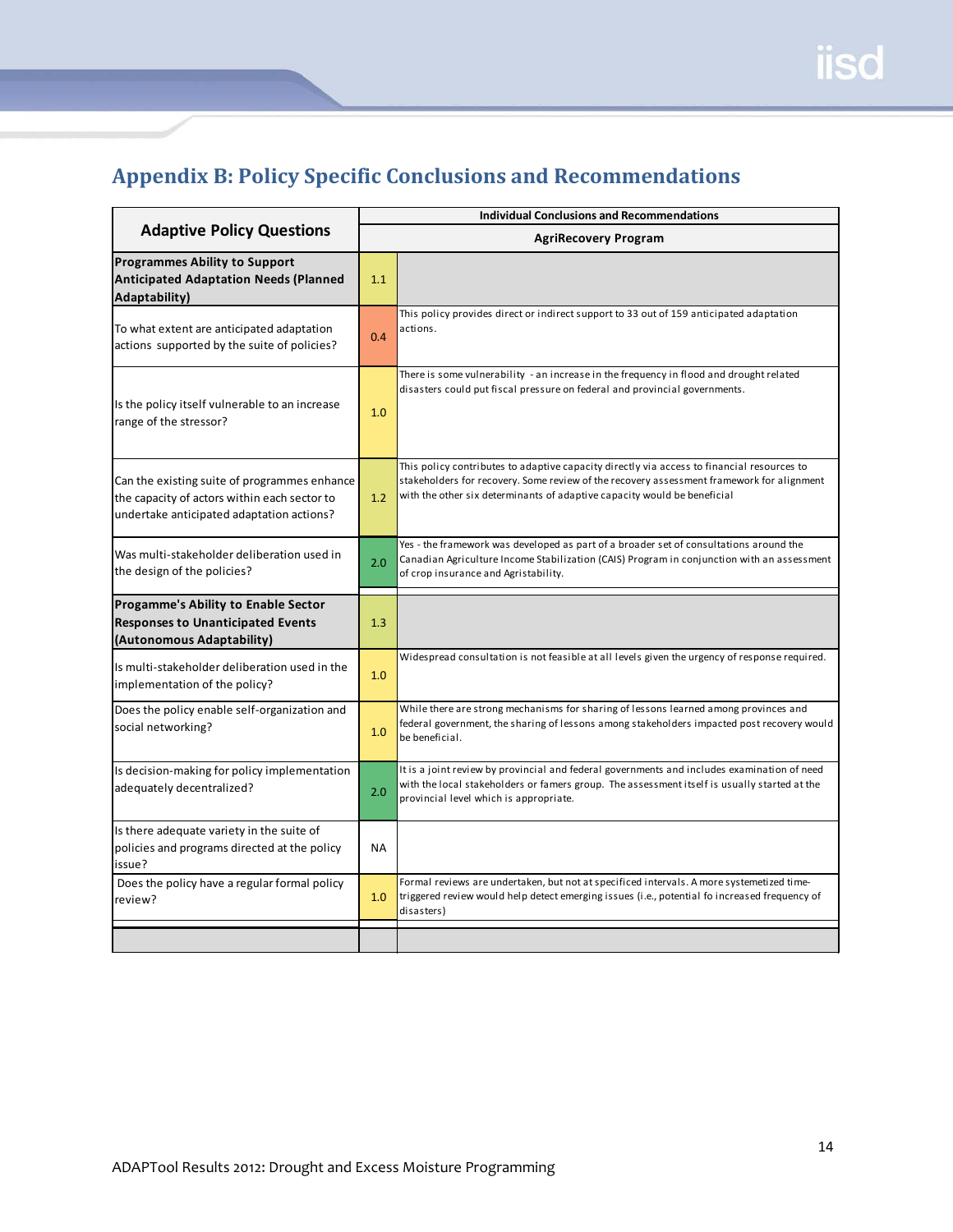|                                                                                                                                           |                                  | <b>Individual Conclusions and Recommendations</b>                                                                                                                                                                                                                                                                                                                                                                                                                                                                                                                                                       |  |  |  |
|-------------------------------------------------------------------------------------------------------------------------------------------|----------------------------------|---------------------------------------------------------------------------------------------------------------------------------------------------------------------------------------------------------------------------------------------------------------------------------------------------------------------------------------------------------------------------------------------------------------------------------------------------------------------------------------------------------------------------------------------------------------------------------------------------------|--|--|--|
| <b>Adaptive Policy Questions</b>                                                                                                          | <b>Community Pasture Program</b> |                                                                                                                                                                                                                                                                                                                                                                                                                                                                                                                                                                                                         |  |  |  |
| <b>Programmes Ability to Support</b><br><b>Anticipated Adaptation Needs (Planned</b><br><b>Adaptability)</b>                              | 1.1                              |                                                                                                                                                                                                                                                                                                                                                                                                                                                                                                                                                                                                         |  |  |  |
| To what extent are anticipated adaptation<br>actions supported by the suite of policies?                                                  | 0.9                              | This policy directly and indirectly supports 24 adaptation actions that involve<br>livestock and grazing (142 actions in total).                                                                                                                                                                                                                                                                                                                                                                                                                                                                        |  |  |  |
| Is the policy itself vulnerable to an increase<br>range of the stressor?                                                                  | 1.0                              | This program is vulnerable given that the community pastures themselves are<br>vulnerable to flooding and drought conditions. Contingencies are in place, but can be<br>costly.                                                                                                                                                                                                                                                                                                                                                                                                                         |  |  |  |
| Can the existing suite of programmes enhance<br>the capacity of actors within each sector to<br>undertake anticipated adaptation actions? | 1.4                              | The policy direclty supports the infrastructure determinent of adaptive capacity and<br>indirectly supports the other 5 determinants.                                                                                                                                                                                                                                                                                                                                                                                                                                                                   |  |  |  |
| Was multi-stakeholder deliberation used in<br>the design of the policies?                                                                 | 1.2                              | It appears that there is sufficient decentralization of authority to local managers to<br>respond to multistakeholder knowledge. However, there is a lack of mechanisms to<br>account for diverse interests across various stakeholders (including federal,<br>provincial and municipal levels, and a variety of sectors and scales). More public<br>engagement is needed with local individual producers and local communities to<br>account for these interests and innovate integrated solutions to policy problems.                                                                                 |  |  |  |
| Progamme's Ability to Enable Sector<br><b>Responses to Unanticipated Events</b>                                                           | 1.6                              |                                                                                                                                                                                                                                                                                                                                                                                                                                                                                                                                                                                                         |  |  |  |
| (Autonomous Adaptability)                                                                                                                 |                                  |                                                                                                                                                                                                                                                                                                                                                                                                                                                                                                                                                                                                         |  |  |  |
| Is multi-stakeholder deliberation used in the<br>implementation of the policy?                                                            | 1.5                              | It appears that there is sufficient decentralization of authority to local managers, but<br>more consultation by authorities would not hurt. Also, MAFRI should be the primary<br>author on the Policy and Procedures manual for the Agricultural Crown lands, instead<br>of MB Conservation. As well, there is a real need to rewrite the Provincial Crown<br>Lands act, to give the province more authority to control management of these lands,<br>for agricultural use. MAFRI should co-author this revision to the Act. (These<br>recommendations are made as per conversation with Elaine Gauer) |  |  |  |
| Does the policy enable self-organization and<br>social networking?                                                                        | 1.5                              | The medium of communication needs to be reconsidered (not every farm operator or<br>individual producer likes reading, nor uses e-mail/internet) -- holding public forums<br>for various communication purposes may improve information sharing and social<br>networking (conversation with Elaine Gauer).                                                                                                                                                                                                                                                                                              |  |  |  |
| Is decision-making for policy implementation<br>adequately decentralized?                                                                 | 2.0                              | Yes, but more consultation with communities would not hurt (conversation with<br>Elaine Gauer).                                                                                                                                                                                                                                                                                                                                                                                                                                                                                                         |  |  |  |
| Is there adequate variety in the suite of<br>policies and programs directed at the policy<br>issue?                                       | ΝA                               |                                                                                                                                                                                                                                                                                                                                                                                                                                                                                                                                                                                                         |  |  |  |
| Does the policy have a regular formal policy<br>review?                                                                                   | 1.5                              | If review documentation was made public, the program would benefit                                                                                                                                                                                                                                                                                                                                                                                                                                                                                                                                      |  |  |  |
|                                                                                                                                           |                                  |                                                                                                                                                                                                                                                                                                                                                                                                                                                                                                                                                                                                         |  |  |  |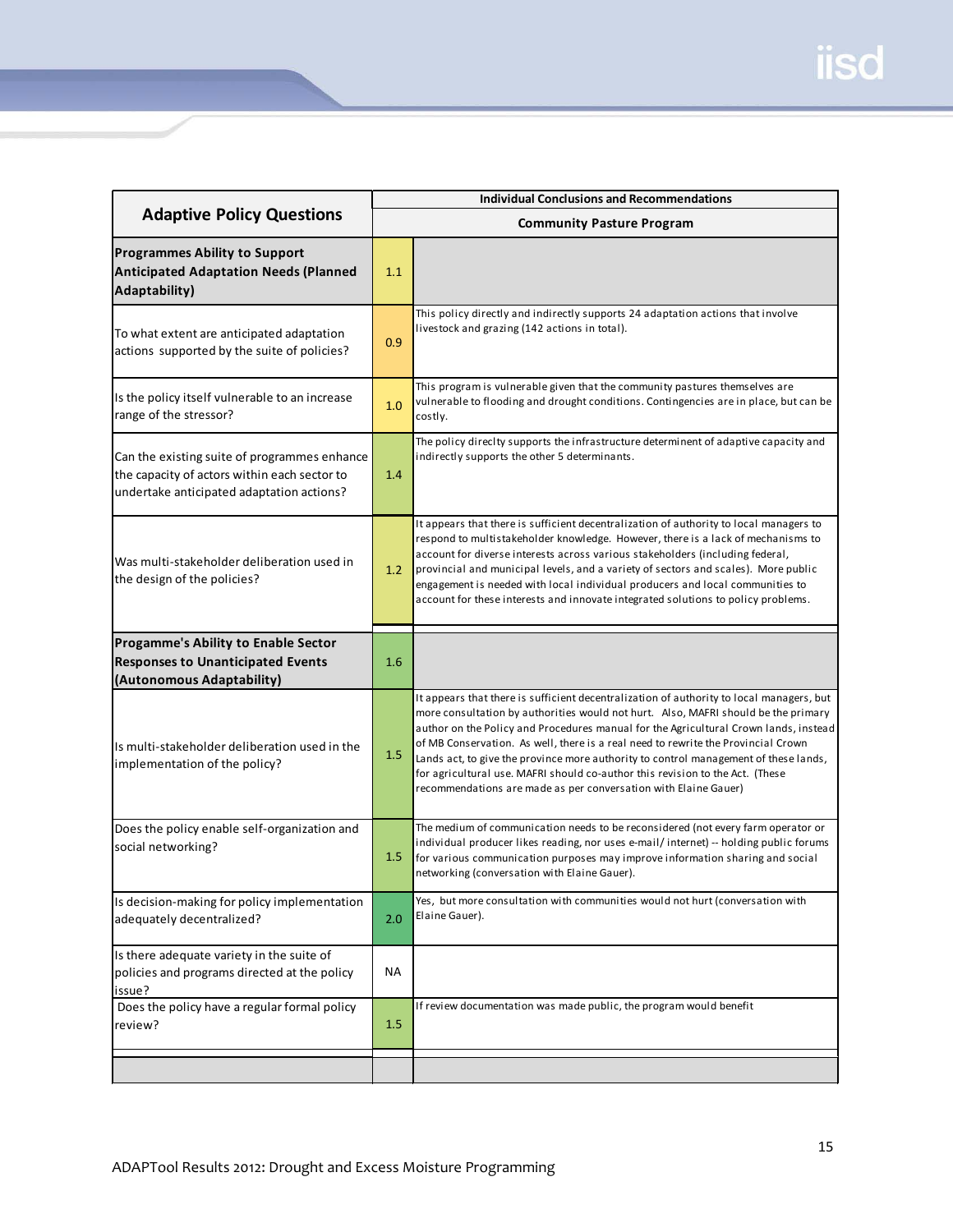|                                                                                                                                           | <b>Individual Conclusions and Recommendations</b> |                                                                                                                                                                                                                                                                                                                                                                                    |  |  |
|-------------------------------------------------------------------------------------------------------------------------------------------|---------------------------------------------------|------------------------------------------------------------------------------------------------------------------------------------------------------------------------------------------------------------------------------------------------------------------------------------------------------------------------------------------------------------------------------------|--|--|
| <b>Adaptive Policy Questions</b>                                                                                                          |                                                   | <b>Go Teams</b>                                                                                                                                                                                                                                                                                                                                                                    |  |  |
| <b>Programmes Ability to Support</b><br><b>Anticipated Adaptation Needs (Planned</b><br>Adaptability)                                     | 1.6                                               |                                                                                                                                                                                                                                                                                                                                                                                    |  |  |
| To what extent are anticipated adaptation<br>actions supported by the suite of policies?                                                  | 1.8                                               | 137 of 159 actions directly supported due the broad reach and diect contact with<br>producers. This gives rationale for the extension service as an important mechanism<br>for helping stakeholders adapt to change.                                                                                                                                                               |  |  |
| Is the policy itself vulnerable to an increase<br>range of the stressor?                                                                  | 1.0                                               | The GO Teams, by nature, attend to local needs. With an increase in range of stressor<br>it can cope by providing the necessary information and tools to clients, however it<br>also puts on hold any other projected objectives for the year.                                                                                                                                     |  |  |
| Can the existing suite of programmes enhance<br>the capacity of actors within each sector to<br>undertake anticipated adaptation actions? | 1.5                                               | The GO Teams core function is to increase capacity within producers through relevant<br>information to their specific needs. Though it may not directly provide technology,<br>funding or other assistance, by informing them where and how to access these other<br>tools, the producer have better understanding and know-how on where/how to obtain<br>other necessary support. |  |  |
| Was multi-stakeholder deliberation used in<br>the design of the policies?                                                                 | 2.0                                               | The GO Teams change the deliverance of the program to correspond to their clients<br>needs and interests. As one of the oldest programmes within the agricultural sector,<br>the foundation of the programme is direct client input.                                                                                                                                               |  |  |
| <b>Progamme's Ability to Enable Sector</b><br><b>Responses to Unanticipated Events</b><br>(Autonomous Adaptability)                       | 2.0                                               |                                                                                                                                                                                                                                                                                                                                                                                    |  |  |
| Is multi-stakeholder deliberation used in the<br>implementation of the policy?                                                            | 2.0                                               | The GO Teams change the deliverance of the program to correspond to their clients<br>needs and interests. As one of the oldest programmes within the agricultural sector,<br>the foundation of the programme is direct client input.                                                                                                                                               |  |  |
| Does the policy enable self-organization and<br>social networking?                                                                        | 2.0                                               | Through information sessions and workshops provided by the GO Teams, producers<br>are enabled to congregate and discuss mutual interests. GO Team staff are also active<br>members of independent producer groups, further enabling self-organization and<br>social networking to have access to relevant information.                                                             |  |  |
| Is decision-making for policy implementation<br>adequately decentralized?                                                                 | 2.0                                               | Yes, there is no head office and all 11 districts have decision making powers.                                                                                                                                                                                                                                                                                                     |  |  |
| Is there adequate variety in the suite of<br>policies and programs directed at the policy<br>issue?                                       | <b>NA</b>                                         |                                                                                                                                                                                                                                                                                                                                                                                    |  |  |
| Does the policy have a regular formal policy<br>review?                                                                                   | 2.0                                               | Yes, annualy the Advisory Council provides a review to the GO Teams on their annual<br>performance and also delivers input in terms of needs for future implementations.<br>These suggestions are later integrated into the programme's strategic planning<br>process.                                                                                                             |  |  |
|                                                                                                                                           |                                                   |                                                                                                                                                                                                                                                                                                                                                                                    |  |  |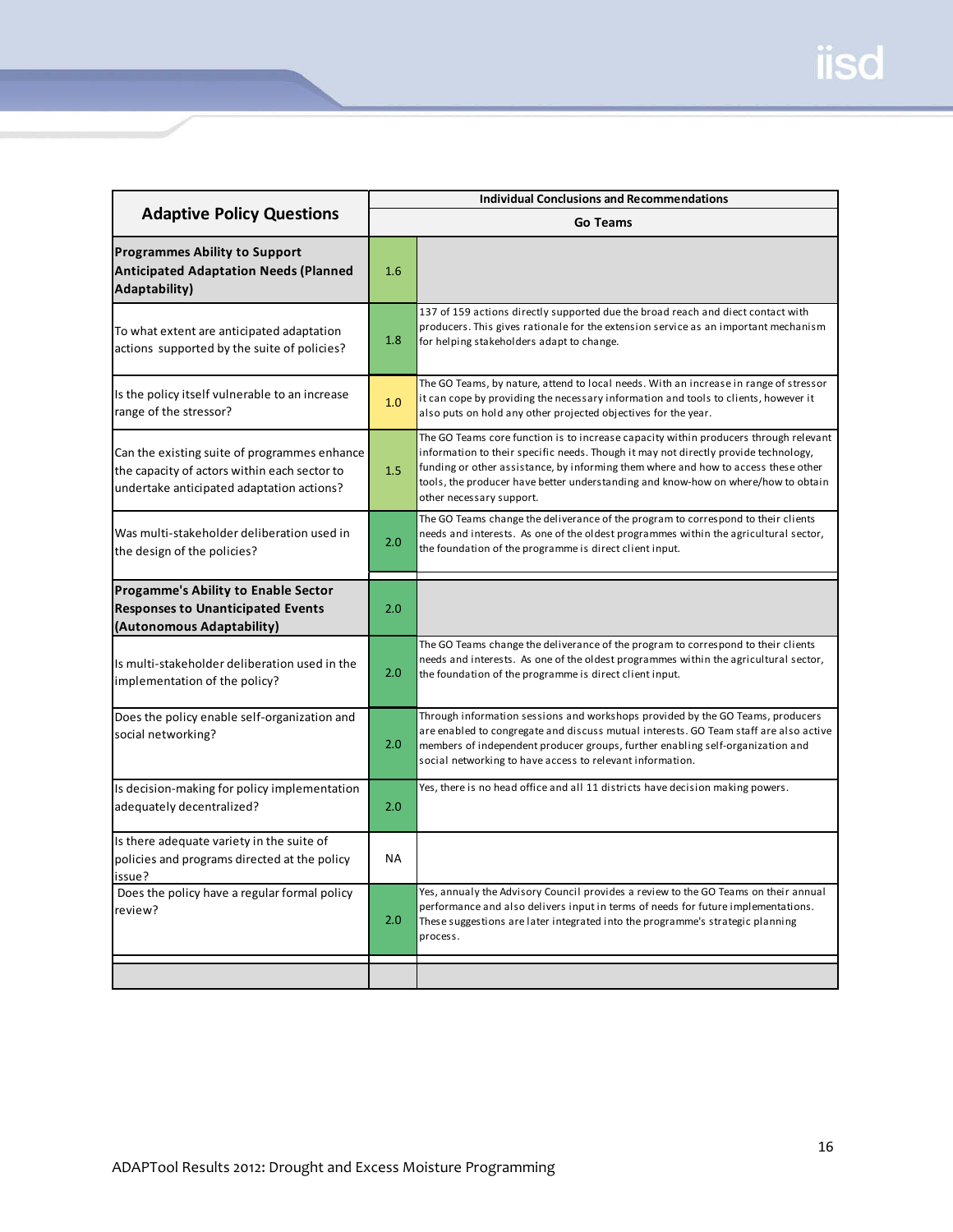|                                                                                                                                           | <b>Individual Conclusions and Recommendations</b> |                                                                                                                                                                                                                                                                                                                                                                     |  |  |
|-------------------------------------------------------------------------------------------------------------------------------------------|---------------------------------------------------|---------------------------------------------------------------------------------------------------------------------------------------------------------------------------------------------------------------------------------------------------------------------------------------------------------------------------------------------------------------------|--|--|
| <b>Adaptive Policy Questions</b>                                                                                                          | <b>Ag-Weather Program</b>                         |                                                                                                                                                                                                                                                                                                                                                                     |  |  |
| <b>Programmes Ability to Support</b><br><b>Anticipated Adaptation Needs (Planned</b><br>Adaptability)                                     | 1.4                                               |                                                                                                                                                                                                                                                                                                                                                                     |  |  |
| To what extent are anticipated adaptation<br>actions supported by the suite of policies?                                                  | 0.8                                               | The ag-weather program does not directly support many adaptation actions;<br>however, the program does indirectly support most of the adaption actions<br>identified for the various ag sectors. Therefore, this low score should not be<br>taken as a weakness of the Ag-weather program. 120 of 159 indirectly supported<br>as this is a foundational info system |  |  |
| Is the policy itself vulnerable to an increase<br>range of the stressor?                                                                  | 2.0                                               | The Ag-Weather program itself is not vulnerable to an increase range of drought<br>or excess moisture, unless provincial funding for the program is cut, which<br>means many other programs will also be on the chopping block.                                                                                                                                     |  |  |
| Can the existing suite of programmes enhance<br>the capacity of actors within each sector to<br>undertake anticipated adaptation actions? | 0.8                                               | The ag-weather program provides important weather and climate information to<br>producers. It is not intended to provide financial resourcers to farmers.                                                                                                                                                                                                           |  |  |
| Was multi-stakeholder deliberation used in<br>the design of the policies?                                                                 | 2.0                                               | The Ag Weather Program was designed with input from a wide range of<br>stakeholders in the agriculture sector.                                                                                                                                                                                                                                                      |  |  |
| Progamme's Ability to Enable Sector<br><b>Responses to Unanticipated Events</b><br>(Autonomous Adaptability)                              | 1.4                                               |                                                                                                                                                                                                                                                                                                                                                                     |  |  |
| Is multi-stakeholder deliberation used in the<br>implementation of the policy?                                                            | 1.0                                               | Vital input in how the program operates is provided in how the program operates<br>is provided by producers and industry; however, there may be value in creating a<br>formal focus group that meets annually to discuss potential improvements to the<br>program.                                                                                                  |  |  |
| Does the policy enable self-organization and<br>social networking?                                                                        | 1.5                                               | Mike speaks at extension events. The program facilitates sharing of information<br>through annual publication of weather maps in a Yield Manitoba, a highly<br>utilized publication that records grain yields across the Manitoba, and also<br>through interviews that Mike does with media outlets.                                                                |  |  |
| Is decision-making for policy implementation<br>adequately decentralized?                                                                 | 2.0                                               | Adequately decentralized, but there may be room for formal recognition of<br>current decentralized approach.                                                                                                                                                                                                                                                        |  |  |
| Is there adequate variety in the suite of<br>policies and programs directed at the policy<br>issue?                                       | <b>NA</b>                                         |                                                                                                                                                                                                                                                                                                                                                                     |  |  |
| Does the policy have a regular formal policy<br>review?                                                                                   | 1.0                                               | While an annual formal review is required as part of Growing Forward reporting<br>requirements, the Ag Weather program may benefit from implementation of a<br>separate MAFRI formal review process.                                                                                                                                                                |  |  |
|                                                                                                                                           |                                                   |                                                                                                                                                                                                                                                                                                                                                                     |  |  |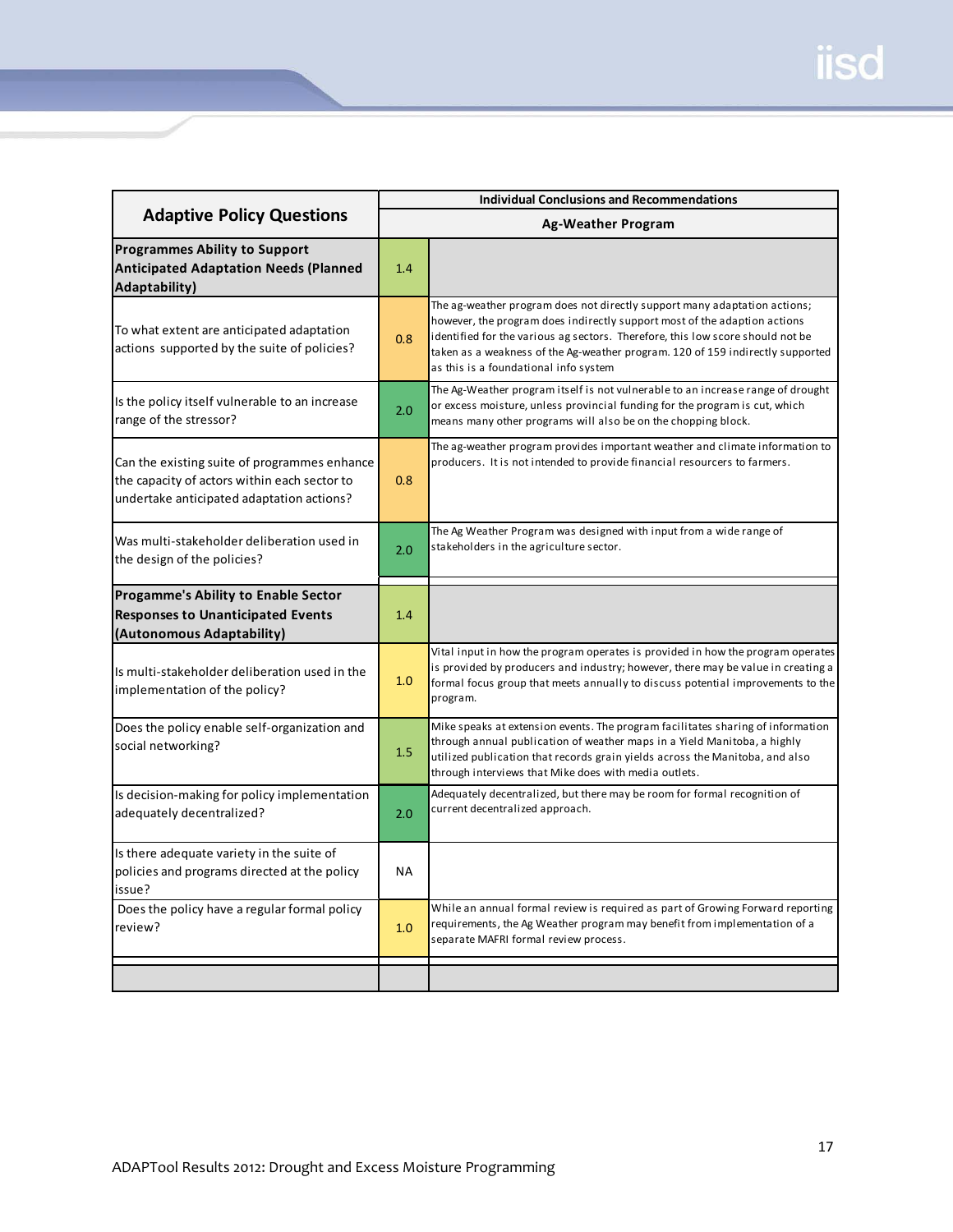|                                                                                                                                           | <b>Individual Conclusions and Recommendations</b><br><b>Environmental Farm Action Program</b> |                                                                                                                                                                                                                                                                                                                                                                                                                                                                                                                                                                                                                                                                                                                                          |  |
|-------------------------------------------------------------------------------------------------------------------------------------------|-----------------------------------------------------------------------------------------------|------------------------------------------------------------------------------------------------------------------------------------------------------------------------------------------------------------------------------------------------------------------------------------------------------------------------------------------------------------------------------------------------------------------------------------------------------------------------------------------------------------------------------------------------------------------------------------------------------------------------------------------------------------------------------------------------------------------------------------------|--|
| <b>Adaptive Policy Questions</b>                                                                                                          |                                                                                               |                                                                                                                                                                                                                                                                                                                                                                                                                                                                                                                                                                                                                                                                                                                                          |  |
| <b>Programmes Ability to Support</b><br><b>Anticipated Adaptation Needs (Planned</b><br><b>Adaptability)</b>                              | 1.3                                                                                           |                                                                                                                                                                                                                                                                                                                                                                                                                                                                                                                                                                                                                                                                                                                                          |  |
| To what extent are anticipated adaptation<br>actions supported by the suite of policies?                                                  | 0.5                                                                                           | 23 of 159 actions directly supported by this program and another 37 indirectly<br>supported. EFAP provides direct support to adaptation actions related to water<br>quality or nutrient management planning. Other adaptation actions related to<br>biodiversity, water storage, and alternative feeding are also in part supported by<br>the program. The potato sub sector is not highly supported by the project however<br>this is not a weakness for the program because one of the targets of the program is<br>to minimize the impact of livestock operations on water quality. The program has<br>categories targeted to each of the subsectors but it is more accessible to the<br>livestock operations versus crop operations. |  |
| Is the policy itself vulnerable to an increase<br>range of the stressor?                                                                  | 1.0                                                                                           | EFAP is somewhat vulnerable to an increase range of drought and excess moisture.<br>If producers are focused on the stressor they may not have sufficient time to<br>complete projects. In this case more flexibility in timelines for project completion<br>may be necessary                                                                                                                                                                                                                                                                                                                                                                                                                                                            |  |
| Can the existing suite of programmes enhance<br>the capacity of actors within each sector to<br>undertake anticipated adaptation actions? | 1.5                                                                                           | The program contributes to all six determinants of adaptive capacity                                                                                                                                                                                                                                                                                                                                                                                                                                                                                                                                                                                                                                                                     |  |
| Was multi-stakeholder deliberation used in<br>the design of the policies?                                                                 | 2.0                                                                                           | Stakeholder meetings were held prior to the implementation of the program -<br>produers, producer groups, etc.                                                                                                                                                                                                                                                                                                                                                                                                                                                                                                                                                                                                                           |  |
| Progamme's Ability to Enable Sector<br><b>Responses to Unanticipated Events</b><br>(Autonomous Adaptability)                              | 1.5                                                                                           |                                                                                                                                                                                                                                                                                                                                                                                                                                                                                                                                                                                                                                                                                                                                          |  |
| Is multi-stakeholder deliberation used in the<br>implementation of the policy?                                                            | 2.0                                                                                           | Although multi-stakeholder deliberation is applied during implementation there<br>could be improved selection of projects through multi-stakeholder evaluation of<br>EFAP applications.                                                                                                                                                                                                                                                                                                                                                                                                                                                                                                                                                  |  |
| Does the policy enable self-organization and<br>social networking?                                                                        | 1.0                                                                                           | A possible method to increase communication between producers regarding<br>beneficial management practices would be do incorportate completed projects into<br>extension material to demonstrate how the change in management practices<br>benefited the farm operation.                                                                                                                                                                                                                                                                                                                                                                                                                                                                 |  |
| Is decision-making for policy implementation<br>adequately decentralized?                                                                 | 2.0                                                                                           | Prior to growing forward this program was administered by the federal government,<br>now when problems arise instead of having all the inquires go to one office in<br>Regina they go to their local MAFRI office or BMP lead for the province. The reaction<br>time is much quicker regarding concerns from producers.                                                                                                                                                                                                                                                                                                                                                                                                                  |  |
| Is there adequate variety in the suite of<br>policies and programs directed at the policy<br>issue?                                       | ΝA                                                                                            |                                                                                                                                                                                                                                                                                                                                                                                                                                                                                                                                                                                                                                                                                                                                          |  |
| Does the policy have a regular formal policy<br>review?                                                                                   | 1.0                                                                                           | Although there is no formal review, there was ad hoc review meetings with<br>mutliple stakeholder groups. Additonally, MAFRI meets with Keystone Agriculture<br>Producers (KAP) quarterly to discuss issues surrounding the program. The major<br>review process was completed this year to inform suggested changes to the<br>program for the next round of growing forward.                                                                                                                                                                                                                                                                                                                                                            |  |
|                                                                                                                                           |                                                                                               |                                                                                                                                                                                                                                                                                                                                                                                                                                                                                                                                                                                                                                                                                                                                          |  |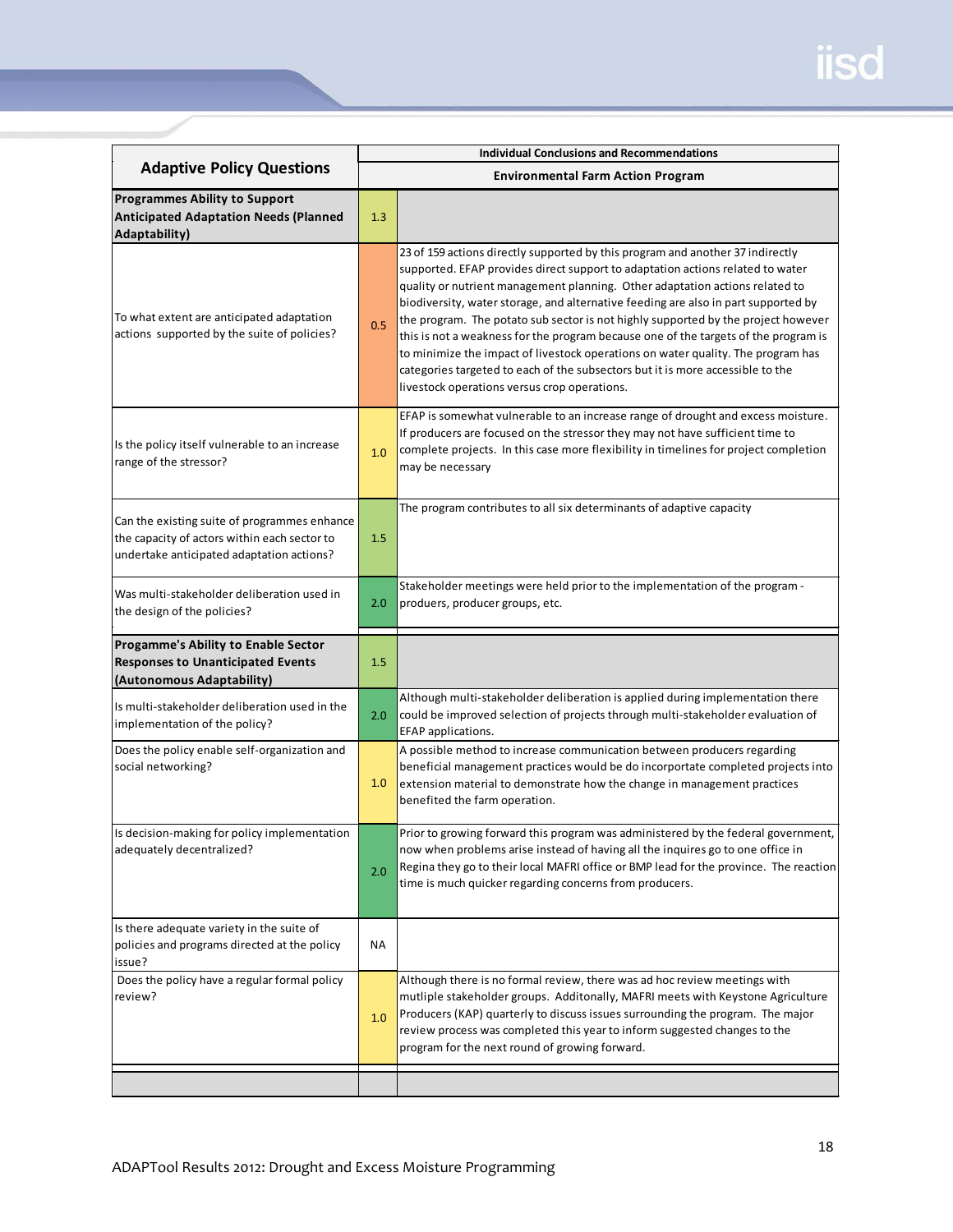|                                                                                                                                           |                                                     | <b>Individual Conclusions and Recommendations</b>                                                                                                                                                                                                                                                                                                                |  |  |  |
|-------------------------------------------------------------------------------------------------------------------------------------------|-----------------------------------------------------|------------------------------------------------------------------------------------------------------------------------------------------------------------------------------------------------------------------------------------------------------------------------------------------------------------------------------------------------------------------|--|--|--|
| <b>Adaptive Policy Questions</b>                                                                                                          | <b>Agricultural Sustainability Initiative (ASI)</b> |                                                                                                                                                                                                                                                                                                                                                                  |  |  |  |
| <b>Programmes Ability to Support</b><br><b>Anticipated Adaptation Needs (Planned</b><br>Adaptability)                                     | 1.5                                                 | Promote the use of climate risk assessment in ASI programming, evaluation<br>criteria and selection process to strengthen potential outcomes of funded<br>projects                                                                                                                                                                                               |  |  |  |
| To what extent are anticipated adaptation<br>actions supported by the suite of policies?                                                  | 1.8                                                 | 144 of 159 anticipated adaptation actions directly supported by this program                                                                                                                                                                                                                                                                                     |  |  |  |
| Is the policy itself vulnerable to an increase<br>range of the stressor?                                                                  | 1.0                                                 | Increase support for dissemination and application of adaptation knowledge<br>products, tools and methods to current and future ASI-funded projects.                                                                                                                                                                                                             |  |  |  |
| Can the existing suite of programmes enhance<br>the capacity of actors within each sector to<br>undertake anticipated adaptation actions? | 1.3                                                 | Enhance awareness and capacity of targeted groups to integrate climate change<br>adaptation into project planning and development using a risk-based decision-<br>making framework                                                                                                                                                                               |  |  |  |
| Was multi-stakeholder deliberation used in<br>the design of the policies?                                                                 | 2.0                                                 | Strengthen organizational viability of targeted groups to mobilize internal and<br>external resources and maximize opportunities for both climate adaptation and<br>mitigation                                                                                                                                                                                   |  |  |  |
| <b>Progamme's Ability to Enable Sector</b><br><b>Responses to Unanticipated Events</b><br>(Autonomous Adaptability)                       | 1.4                                                 | Enhance existing mechanisms for greater stakeholder input and participation in<br>the design and monitoring and evaluation of ASI projects                                                                                                                                                                                                                       |  |  |  |
| Is multi-stakeholder deliberation used in the<br>implementation of the policy?                                                            | 1.5                                                 | Undertake periodic (annual) consultation with targeted groups to generate input<br>and feedback on program implementation                                                                                                                                                                                                                                        |  |  |  |
| Does the policy enable self-organization and<br>social networking?                                                                        | 1.8                                                 | Increase support for documentation and sharing of tools and information,<br>including best practices and lessons learned from ASI funded projects and other<br>adaptation-related initiatives using multi-media approach (internet, TV/cable,<br>radio, and print)                                                                                               |  |  |  |
| Is decision-making for policy implementation<br>adequately decentralized?                                                                 | 1.5                                                 | Explore ways to link stakeholder assessment and feedback to the formal review<br>process                                                                                                                                                                                                                                                                         |  |  |  |
| Is there adequate variety in the suite of<br>policies and programs directed at the policy<br>issue?                                       | ΝA                                                  |                                                                                                                                                                                                                                                                                                                                                                  |  |  |  |
| Does the policy have a regular formal policy<br>review?                                                                                   | 1.0                                                 | Engage stakeholders on ASI program review and evaluation and share results<br>publicly to facilitate further replication and scaling up of best practices and<br>dissemination of lessons learned; Update website information, develop and<br>disseminate information, education and communication materials; Engage<br>stakeholder groups in the review process |  |  |  |
|                                                                                                                                           |                                                     |                                                                                                                                                                                                                                                                                                                                                                  |  |  |  |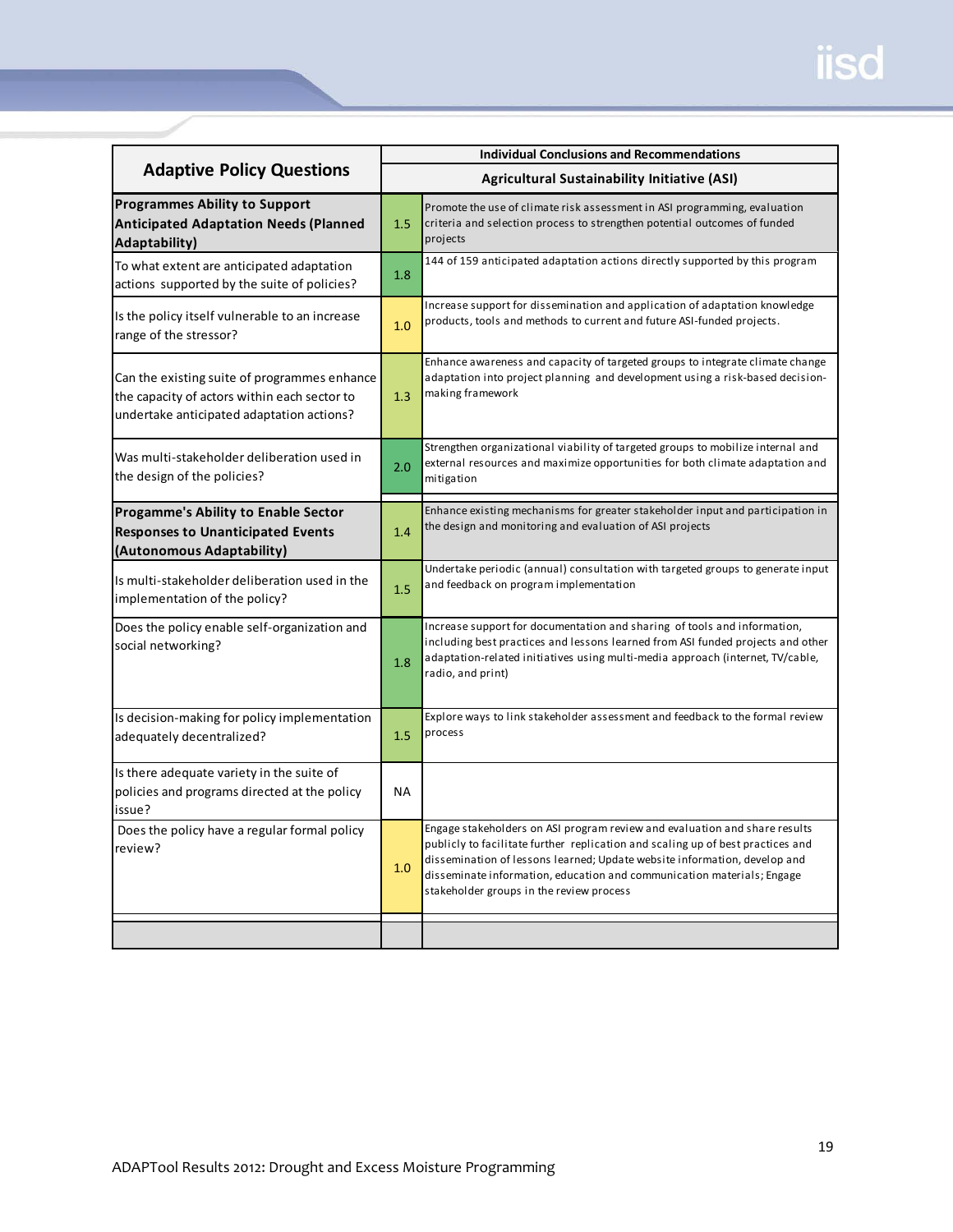| <b>Adaptive Policy Questions</b>                                                                                                          | <b>Individual Conclusions and Recommendations</b> |                                                                                                                                                                                                                                                                                                                                                                                                                                                                                                                 |
|-------------------------------------------------------------------------------------------------------------------------------------------|---------------------------------------------------|-----------------------------------------------------------------------------------------------------------------------------------------------------------------------------------------------------------------------------------------------------------------------------------------------------------------------------------------------------------------------------------------------------------------------------------------------------------------------------------------------------------------|
|                                                                                                                                           |                                                   | Provincial Planning Regulation - Policy Area 3: Agriculture                                                                                                                                                                                                                                                                                                                                                                                                                                                     |
| <b>Programmes Ability to Support</b><br><b>Anticipated Adaptation Needs (Planned</b><br>Adaptability)                                     | 1.0                                               |                                                                                                                                                                                                                                                                                                                                                                                                                                                                                                                 |
| To what extent are anticipated adaptation<br>actions supported by the suite of policies?                                                  | 0.3                                               | 42 of 159 actions are indirectly supported; but only these are land-use related,<br>which is why the Policy Area does not hit many of the actions. This gives helpful<br>information about the type of adaptation actions that the Policy Area supports<br>(water quality; length of grazing season; yield; crop quality; pests and disease;<br>soil quality; multi-year crop loss; flooding of barns; manure, compost and dead<br>stock maangement; and to some extent, health, feed quality and water supply) |
| Is the policy itself vulnerable to an increase<br>range of the stressor?                                                                  | 1.0                                               | The Policy Area itself is not vulnerable to an increase range of drought or<br>excessive moisture. However, its application may be vulnerable (see previous<br>page).                                                                                                                                                                                                                                                                                                                                           |
| Can the existing suite of programmes enhance<br>the capacity of actors within each sector to<br>undertake anticipated adaptation actions? | 0.7                                               | The policy is intented to enable all Manitoba municipalities to protect<br>Agricultural land as part of their land use activities, and to be applied with<br>flexibility as needed.                                                                                                                                                                                                                                                                                                                             |
| Was multi-stakeholder deliberation used in<br>the design of the policies?                                                                 | 2.0                                               | Yes. The policy was developed as part of the regulation with broad, province-<br>wide consultation.                                                                                                                                                                                                                                                                                                                                                                                                             |
| <b>Progamme's Ability to Enable Sector</b><br><b>Responses to Unanticipated Events</b><br>(Autonomous Adaptability)                       | 1.5                                               |                                                                                                                                                                                                                                                                                                                                                                                                                                                                                                                 |
| Is multi-stakeholder deliberation used in the<br>implementation of the policy?                                                            | 2.0                                               | The policy is used to guide individual municipal development plans, which<br>involves multi-stakeholder deliberation at the local level.                                                                                                                                                                                                                                                                                                                                                                        |
| Does the policy enable self-organization and<br>social networking?                                                                        | 1.0                                               | In a sense it does because it applies to all Manitoba municipalities, but there is<br>no requirement to share or copy - not really that type of instrument.                                                                                                                                                                                                                                                                                                                                                     |
| Is decision-making for policy implementation<br>adequately decentralized?                                                                 | 2.0                                               | Yes, because the Policy Area is to be used by local planning authorities when<br>preparing a Development Plan for their own locality or region. Once adopted, it<br>replaces the province-wide Provincial Planning Regulation. However, Policy Area<br>3 does not have a direct impact on the speed with which the stakeholders will be<br>able to respond to an unanticipated event.                                                                                                                           |
| Is there adequate variety in the suite of<br>policies and programs directed at the policy<br>issue?                                       | NA                                                |                                                                                                                                                                                                                                                                                                                                                                                                                                                                                                                 |
| Does the policy have a regular formal policy<br>review?                                                                                   | 1.0                                               | This policy itself does not. The Regulation as a whole was recently reviewed and<br>adopted less than a year ago, so another review will not occur for several more<br>years. However, like any regulation, it is subject to change as needed.<br>Development Plans themselves ahve a built-in review process, receommended<br>every five years.                                                                                                                                                                |
|                                                                                                                                           |                                                   |                                                                                                                                                                                                                                                                                                                                                                                                                                                                                                                 |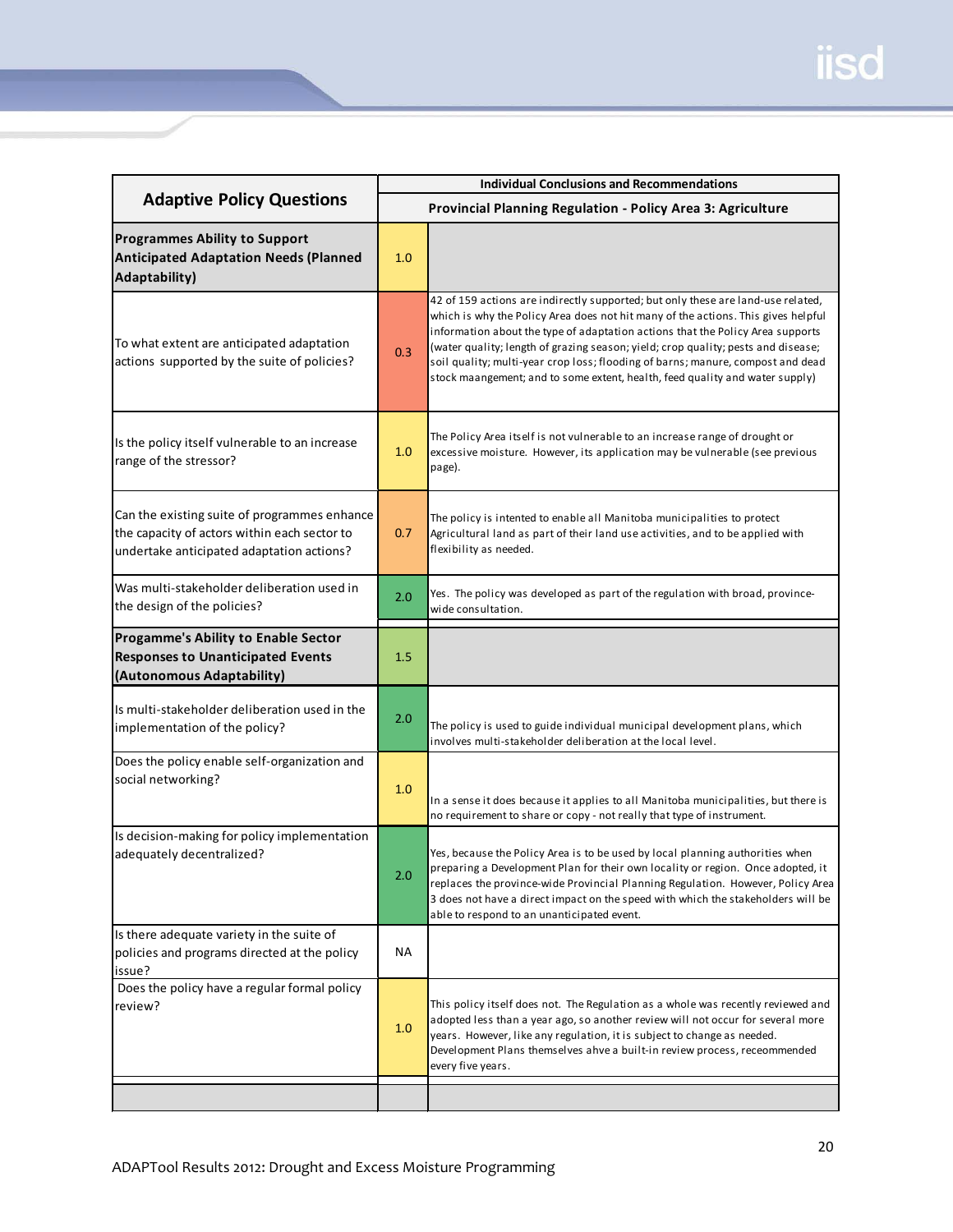## <span id="page-21-0"></span>**Appendix C: Lessons Learned in the ADAPTool 2012 Application**

Observations from analysts following the 2012 application of the ADAPTool include:

- The tool allowed me to identify several potential weaknesses of the program I reviewed, and suggest ways to strengthen the program.
- Because the tool was originally designed to evaluate programs and policies, rather than regulations, I wasn't sure it would really work in our case. However, I was surprised at how applicable it was, once we got thinking and talking about it. Having the opportunity to discuss the links between the policies and the questions with colleagues was helpful.
- It seems that the Agriculture Policy Area of the Provincial Planning Regulation does have some policies that may hinder adaptation. I don't think we would have understood that without going through this process.
- The main issue that I had with the tool was knowing whether to mark something as a 0 a 1 or a 2. For the EFAP program some of the vulnerabilities are addressed by the BMPs, but because that program is mainly focused on water quality, the way the applications are ranked and rated the application may not get a very high rating based on the rational for completing the project. Even though the issue may be addressed, if there is no way that the project will be funded how do we rank it as 0, 1 or 2.
- A follow up interview to validate initial results and collect data gaps is important to ensure the quality and completeness of the research results. It takes more time and effort to apply this tool to comprehensive/complex programs that are multi-year and cross-cutting sub-sectors/themes. The preliminary identification of associated vulnerabilities and adaptation actions by the team facilitated the process.

The recommendations for improvement made by analysts in the 2012 ADAPTool application include:

- Some policies can actually hinder an adaptation action. The tool could be improved to detect this perhaps by adding a column where you could indicate a negative score.
- Just because a program scores 0 in a certain area (i.e. not supporting an adaptation action, or not promoting adaptive capacity in a certain area, etc) doesn't mean there is anything wrong with the program, it just means the program doesn't contribute to adaptive capacity in that specific area. This should be clarified in the analysis tool and in the conclusions section.
- While challenging to coordinate, a face-to-face sit down session with two contact people who are familiar with the program in question, to systematically go through all the adaptation options and all the adaptive capacity questions could improve the quality of the feedback compared to separate telephone interviews.
- Even though we could apply the tool to the regulation, maybe some questions could be tailored so they would apply more readily to something like a regulation. The tool could then have two or more sets of questions, with the user providing answers depending on what is being evaluated.
- Another problem that I had was trying to figure out if a vulnerability was addressed in one way by a BMP, but is very situation specific, do we give it a 1? We don't want to show that we currently have higher adaptive capacity than we actually do. It may be better in these cases to allow for 0.5 scores.